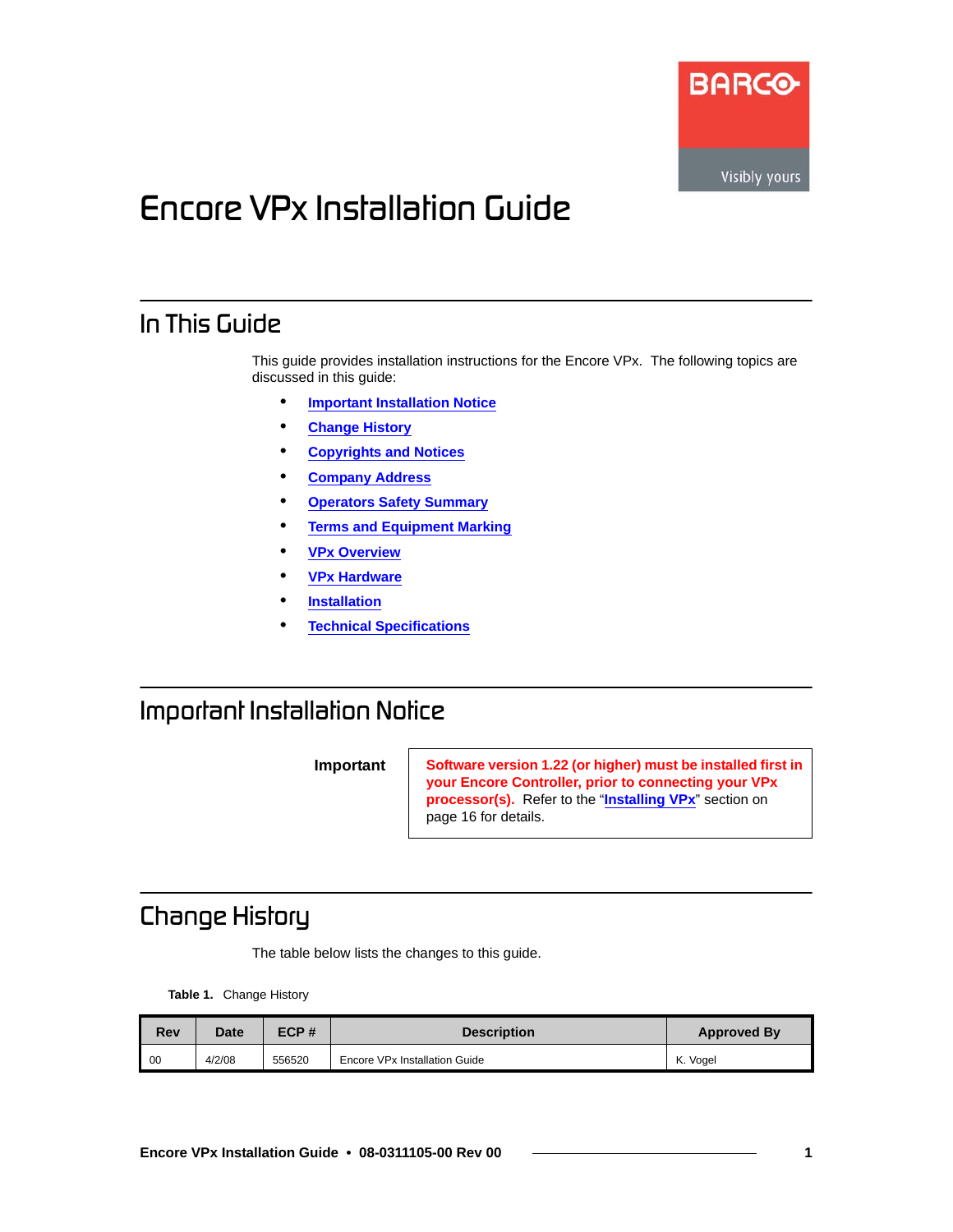## <span id="page-1-0"></span>*`çéóêáÖÜíë=~åÇ=kçíáÅÉë*

### *`çéóêáÖÜí*

© Barco, Inc. April 2, 2008

All rights reserved. No part of this document may be copied, reproduced or translated. It shall not otherwise be recorded, transmitted or stored in a retrieval system without the prior written consent of Barco.

### *kçíáÅÉ*

Barco provides this manual "as is" without warranty of any kind, either expressed or implied, including but not limited to the implied warranties or merchantability and fitness for a particular purpose. Barco may make improvements and/or changes to the product(s) and/ or the program(s) described in this publication at any time without notice.

This publication could contain technical inaccuracies or typographical errors. Changes are periodically made to the information in this publication; these changes are incorporated in new editions of this publication.

### **Federal Communications Commission (FCC) Statement**

This equipment has been tested and found to comply with the limits for a class A digital device, pursuant to Part 15 of the FCC rules. These limits are designed to provide reasonable protection against harmful interference when the equipment is operated in a commercial environment. This equipment generates, uses, and can radiate radio frequency energy and, if not installed and used in accordance with the instruction manual, may cause harmful interference to radio communications. Operation of this equipment in a residential area may cause harmful interference, in which case the user will be responsible for correcting any interference.

### **Guaranlee and Compensalion**

Barco provides a guarantee relating to perfect manufacturing as part of the legally stipulated terms of guarantee. On receipt, the purchaser must immediately inspect all delivered goods for damage incurred during transport, as well as for material and manufacturing faults Barco must be informed immediately in writing of any complaints.

The period of guarantee begins on the date of transfer of risks, in the case of special systems and software on the date of commissioning, at latest 30 days after the transfer of risks. In the event of justified notice of compliant, Barco can repair the fault or provide a replacement at its own discretion within an appropriate period. If this measure proves to be impossible or unsuccessful, the purchaser can demand a reduction in the purchase price or cancellation of the contract. All other claims, in particular those relating to compensation for direct or indirect damage, and also damage attributed to the operation of software as well as to other services provided by Barco, being a component of the system or independent service, will be deemed invalid provided the damage is not proven to be attributed to the absence of properties guaranteed in writing or due to the intent or gross negligence or part of Barco.

If the purchaser or a third party carries out modifications or repairs on goods delivered by Barco, or if the goods are handled incorrectly, in particular if the systems are commissioned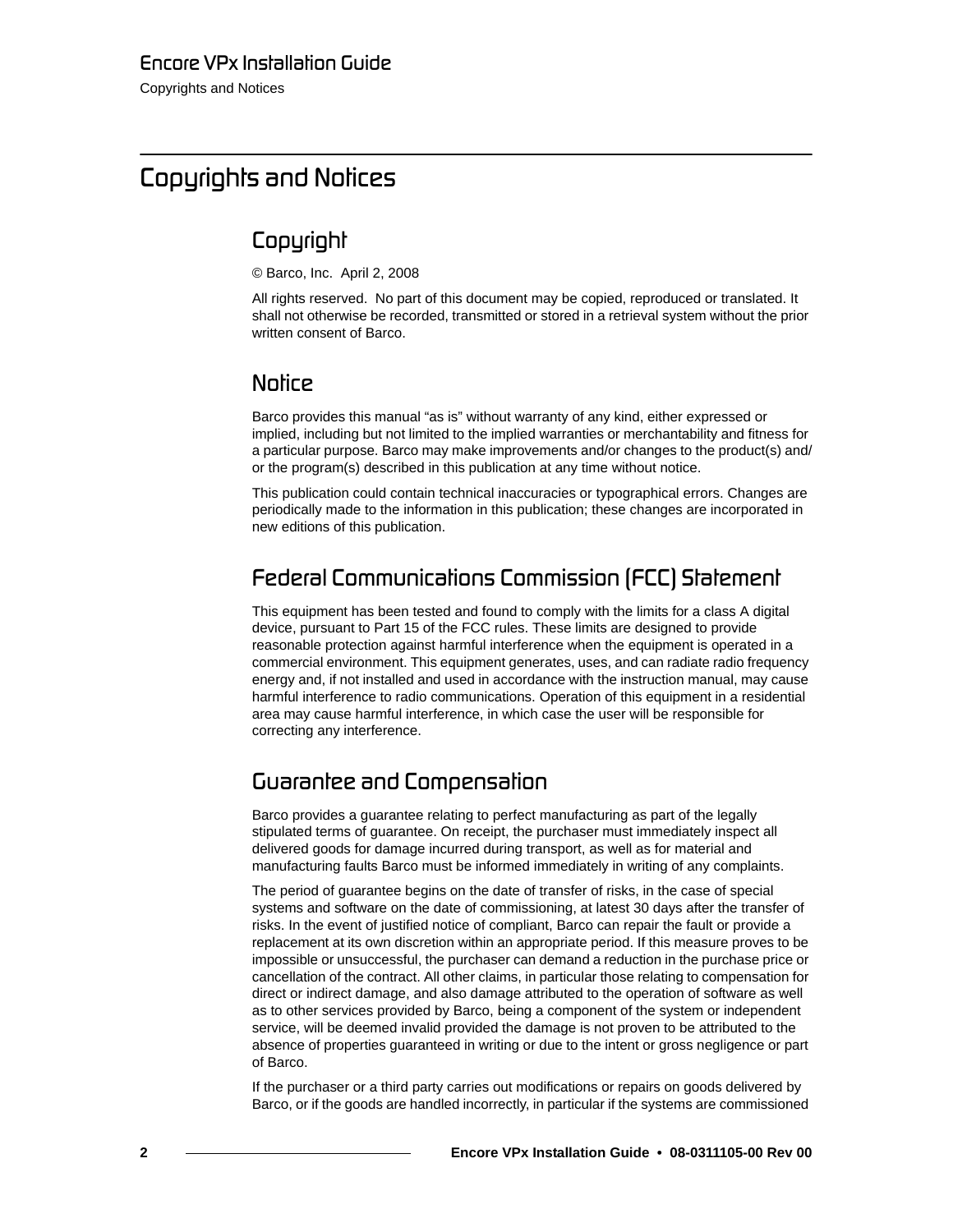Company Address

operated incorrectly or if, after the transfer of risks, the goods are subject to influences not agreed upon in the contract, all guarantee claims of the purchaser will be rendered invalid. Not included in the guarantee coverage are system failures which are attributed to programs or special electronic circuitry provided by the purchaser, e.g. interfaces. Normal wear as well as normal maintenance are not subject to the guarantee provided by Barco either.

The environmental conditions as well as the servicing and maintenance regulations specified in this manual must be complied with by the customer.

### *qê~ÇÉã~êâë*

Brand and product names mentioned in this manual may be trademarks, registered trademarks or copyrights of their respective holders. All brand and product names mentioned in this manual serve as comments or examples and are not to be understood as advertising for the products or their manufactures.

### <span id="page-2-0"></span>**Company Address**



**Barco, Inc.** 11101 Trade Center Drive

Rancho Cordova, California 95670 USA

- **•** Phone: (916) 859-2500
- **•** Fax: (916) 859-2515
- **•** Website: **[www.barco.com](http://www.barco.com)**

#### **Barco N.V.**

Noordlaan 5 8520 Kuurne BELGIUM

- **•** Phone: +32 56.36.82.11
- **•** Fax: +32 56.35.16.51

#### **Technical Support**

- **•** Tech Line: (866) 374-7878 24 hours per day, 7 days per week
- **•** E-mail: folsomsupport@barco.com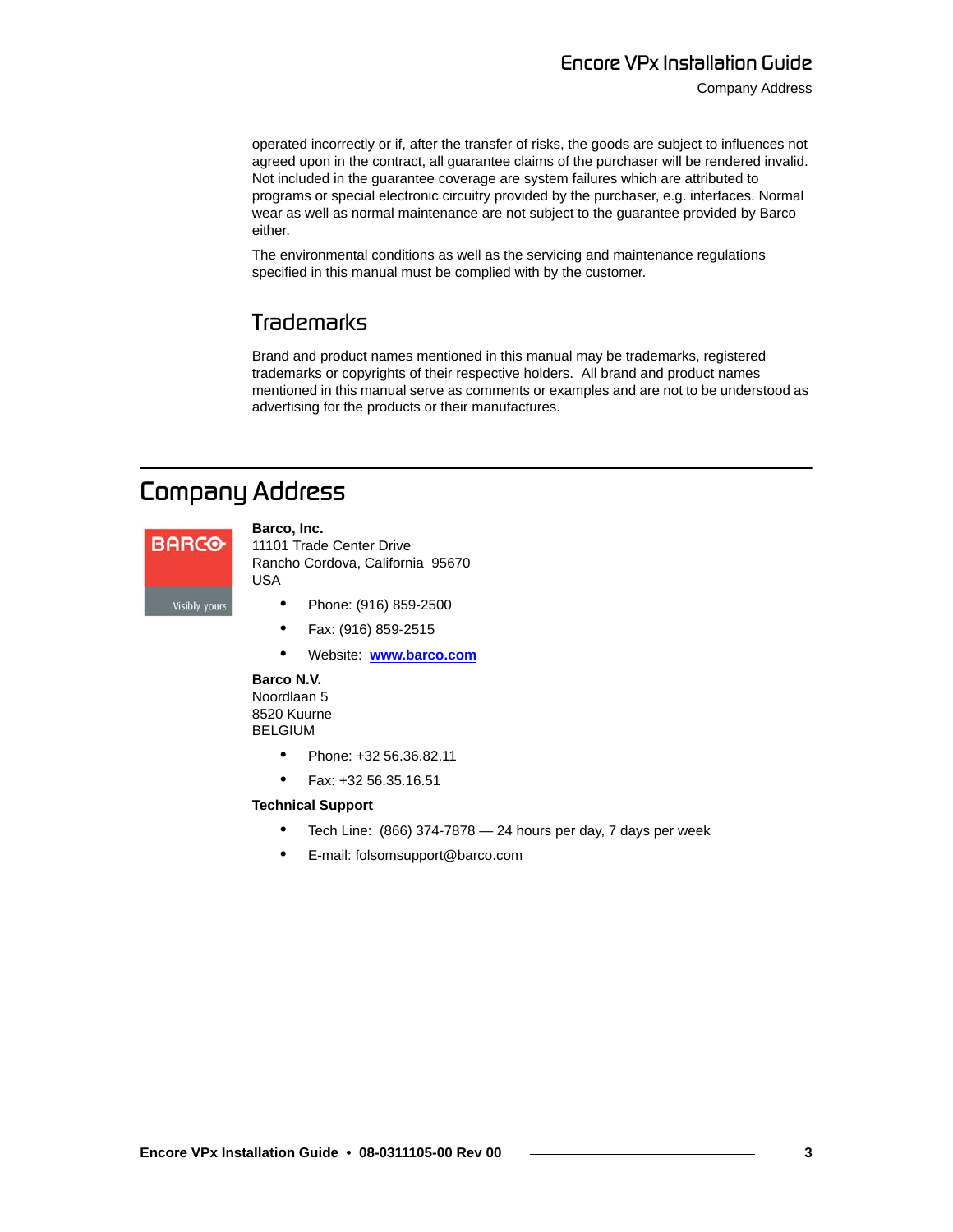# <span id="page-3-0"></span>**Operators Safety Summary**

The general safety information in this summary is for operating personnel.

### *aç=kçí=oÉãçîÉ=`çîÉêë=çê=m~åÉäë*

There are no user-serviceable parts within the unit. Removal of the top cover will expose dangerous voltages. To avoid personal injury, do not remove the top cover. Do not operate the unit without the cover installed.

### **Power Source**

This product is intended to operate from a power source that will not apply more than 230 volts rms between the supply conductors or between both supply conductor and ground. A protective ground connection by way of grounding conductor in the power cord is essential for safe operation.

### *Grounding the Product*

This product is grounded through the grounding conductor of the power cord. To avoid electrical shock, plug the power cord into a properly wired receptacle before connecting to the product input or output terminals. A protective-ground connection by way of the grounding conductor in the power cord is essential for safe operation.

### **Use the Proper Power Cord**

Use only the power cord and connector specified for your product. Use only a power cord that is in good condition. Refer cord and connector changes to qualified service personnel.

### **Use the Proper Fuse**

To avoid fire hazard, use only the fuse having identical type, voltage rating, and current rating characteristics. Refer fuse replacement to qualified service personnel.

### **Do Not Operate in Explosive Atmospheres**

To avoid explosion, do not operate this product in an explosive atmosphere.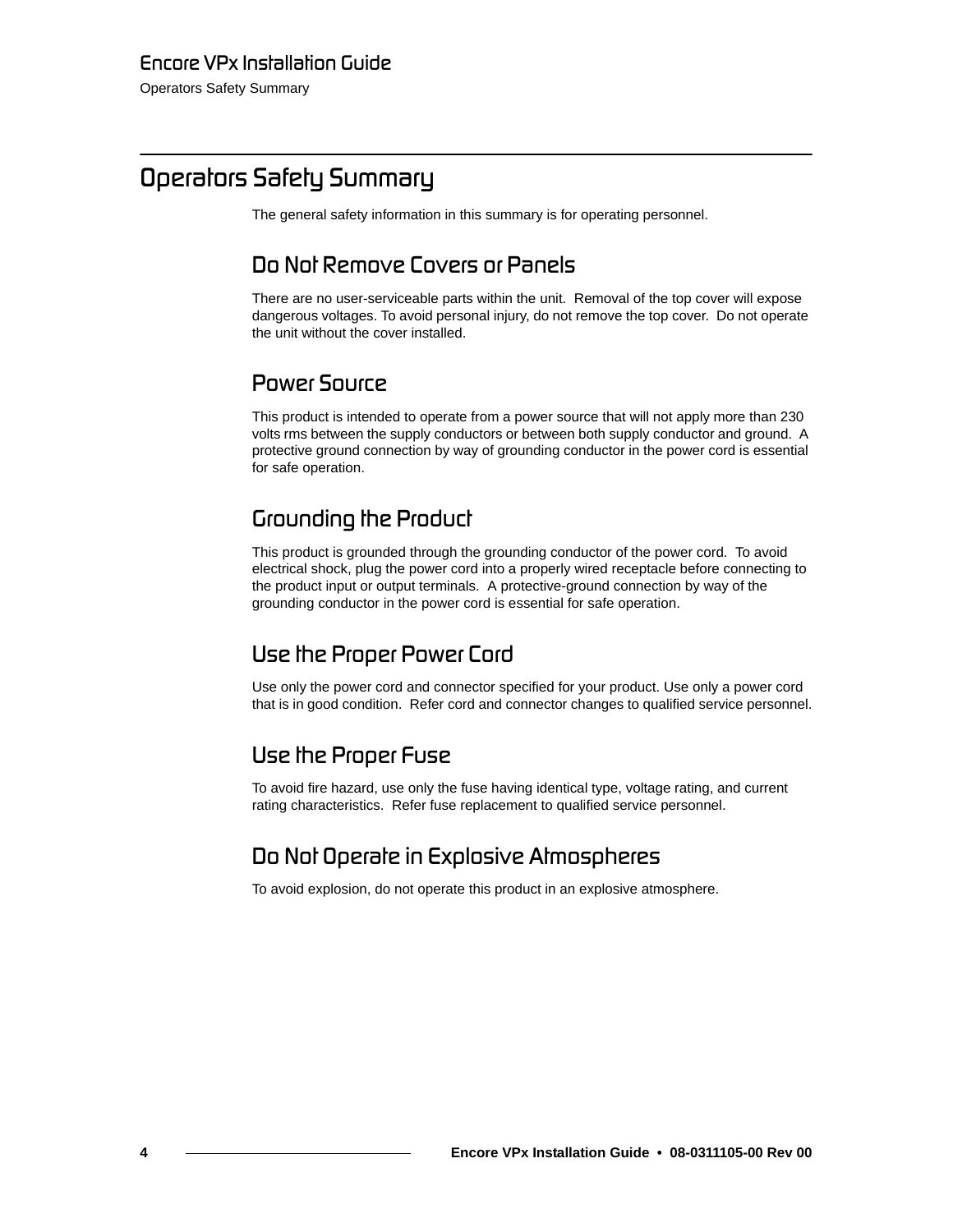# <span id="page-4-0"></span>**Terms and Equipment Marking**



# **WARNING**

Highlights an operating procedure, practice, condition, statement, etc., which, if not strictly observed, could result in injury to or death of personnel.

**Note** Highlights an essential operating procedure, condition or statement.



# $CAUTION$

The exclamation point within an equilateral triangle is intended to alert the user to the presence of important operating and maintenance (servicing) instructions in the literature accompanying the appliance.

# *^sboqfppbjbkq>*

Le point d'exclamation dans un triangle equilatéral signale à alerter l'utilisateur qu'il y a des instructions d´operation et d´entretien tres importantes dans la litérature qui accompagne l´appareil.



## **VORSICHT**

Ein Ausrufungszeichen innerhalb eines gleichwinkeligen Dreiecks dient dazu, den Benutzer auf wichtige Bedienungs-und Wartungsanweisungen in der Dem Great beiliegenden Literatur aufmerksam zu machen.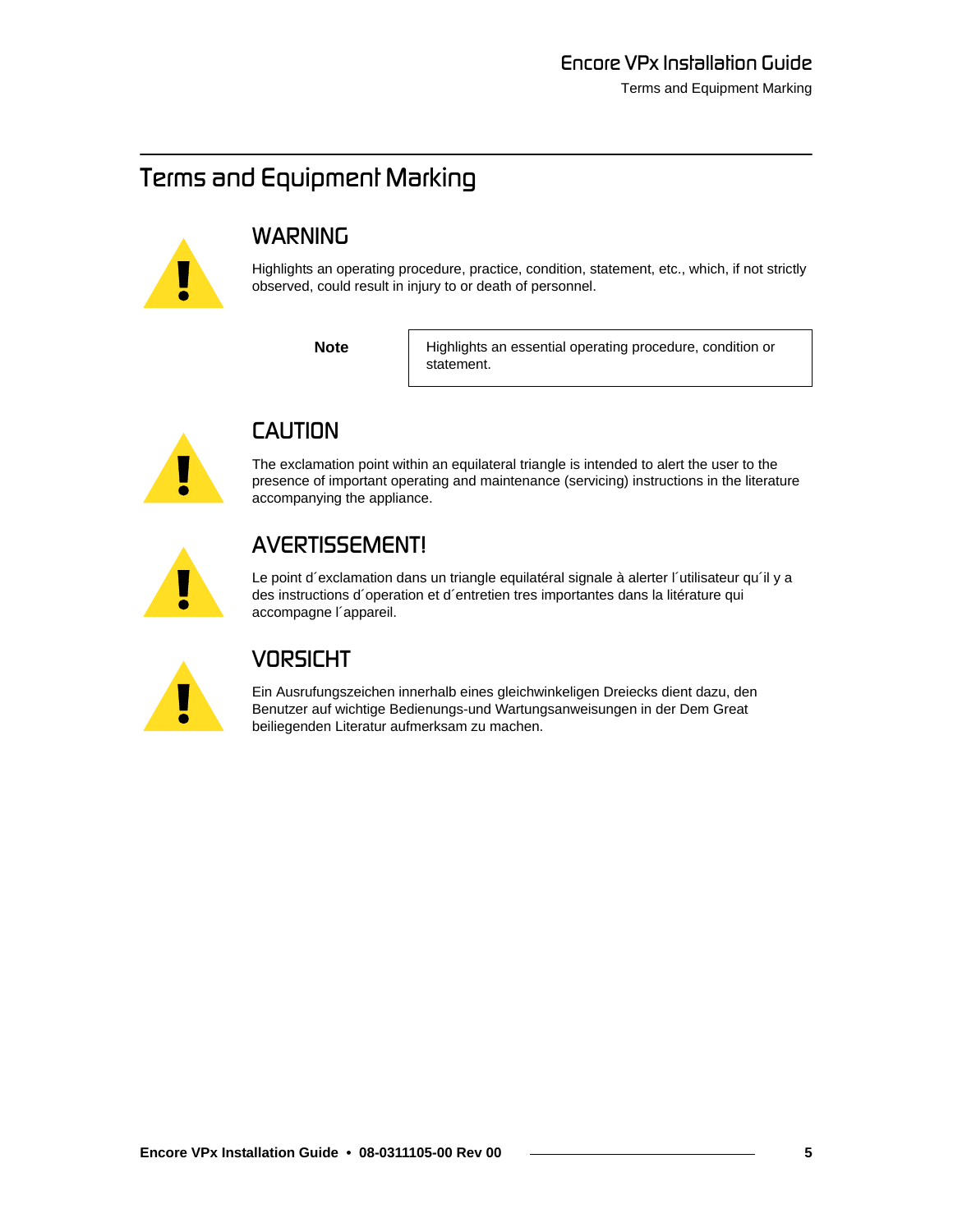VPx Overview

# <span id="page-5-0"></span>**VPx Overview**

The following topics are discussed in this section:

- **• [Introduction to VPx](#page-5-1)**
- **• [Input Flexibility](#page-5-2)**
- **• [Scaling and Keying](#page-6-0)**
- **• [Output Flexibility](#page-6-1)**

### <span id="page-5-1"></span>*fåíêçÇìÅíáçå=íç=smñ*

The Encore Video Processor is a compact chassis that provides Encore's input and output circuitry. Two models are available:

- **•** The "standard" Video Processor (**VP**) is a full-featured unit that includes all input, output, genlock and link circuitry.
- **•** The **VPx** is an economical VP with a reduced set of inputs (DVI only). The VPx is ideal for widescreen configurations, and for special widescreen "preview" configurations. VPx includes all output and link circuitry, but no genlock circuitry, and only a small subset of the standard VP's input circuitry.
- **•** In a widescreen configuration, a VPx cannot function in a standalone manner, but must always work *downstream* of a standard VP. Here, a VPx cannot be the first processor in an Encore configuration.
- **•** In the special widescreen "preview" configuration, a VPx *can* be used as a standalone destination that accepts DVI input signals only — but no other input types are accepted, and no genlock circuitry is provided.

Both units provide a 3RU rack-mount chassis that can be configured with one, two or three M/E (mixer) boards. One or two M/E systems can be upgraded with additional M/E boards.

### <span id="page-5-2"></span>*fåéìí=cäÉñáÄáäáíó*

The figure below illustrates a block diagram of the VPx's M/E.



**Figure 1.** M/E Board Block Diagram, VPx

The VPx accepts computer input resolutions up to 1920 x 1200, via DVI.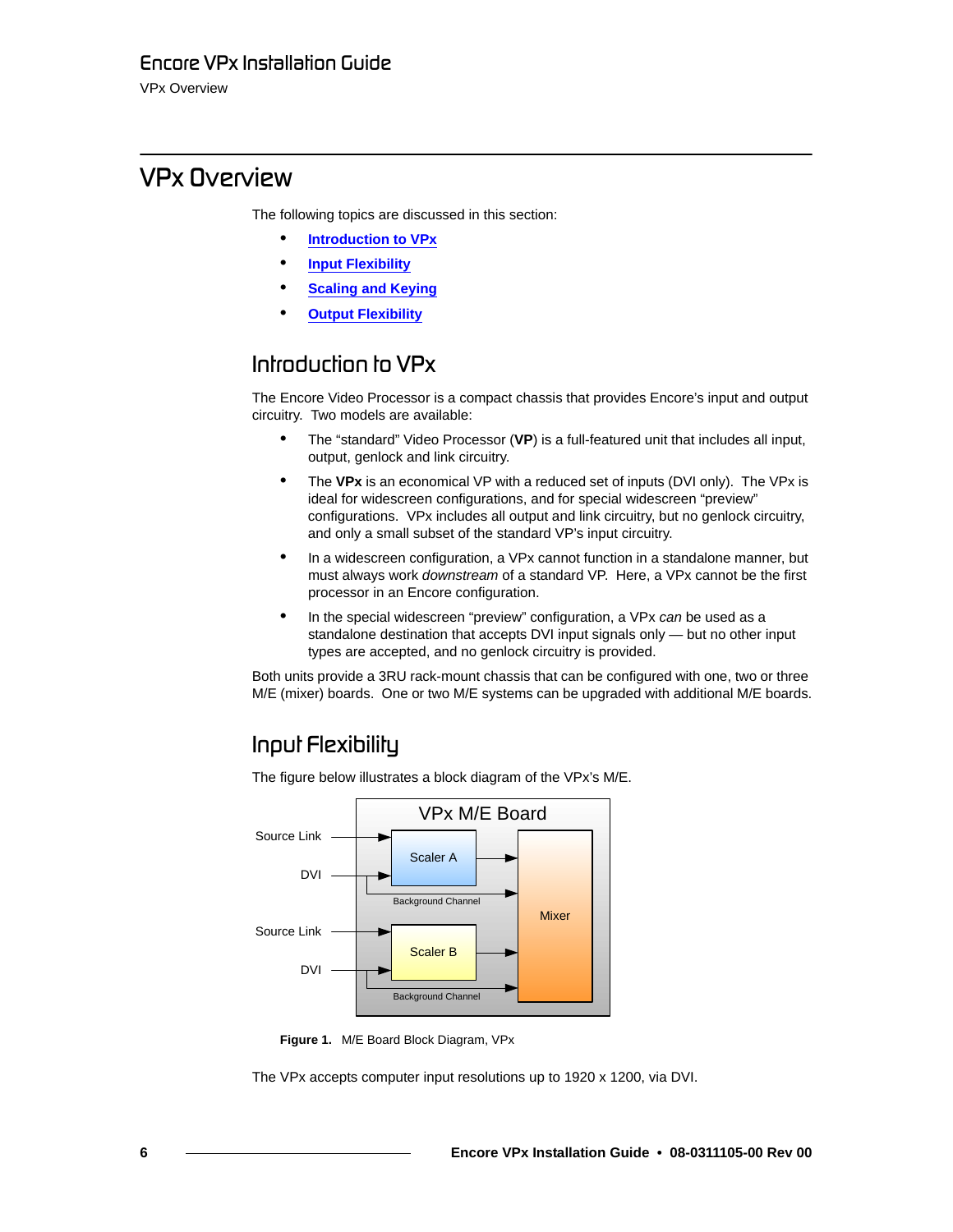### <span id="page-6-0"></span>**Scaling and Keying**

For the VPx, the Athena scaler features the following:

- **•** 1:1 pixel sampling
- **•** 3:2 and 2:2 pull down detection
- **•** Aspect ratio correction and image cropping
- **•** Real-time window resizing and positioning
- **•** Full support for seamless transitions, window borders, drop shadows and keying

### <span id="page-6-1"></span>**Output Flexibility**

Each Encore VPx incorporates one output board, which provides all output interface functions as well as the blending and data-doubling functions required to support wide screen applications. Supported output resolutions include:

- **•** Computer output resolutions up to 1600 x 1200
- **•** Analog HDTV resolutions including 720p, 1080i, 1080p
- **•** HD-SDI video
- **•** 2048 x 1080p digital cinema video
- **•** Plasma display resolutions.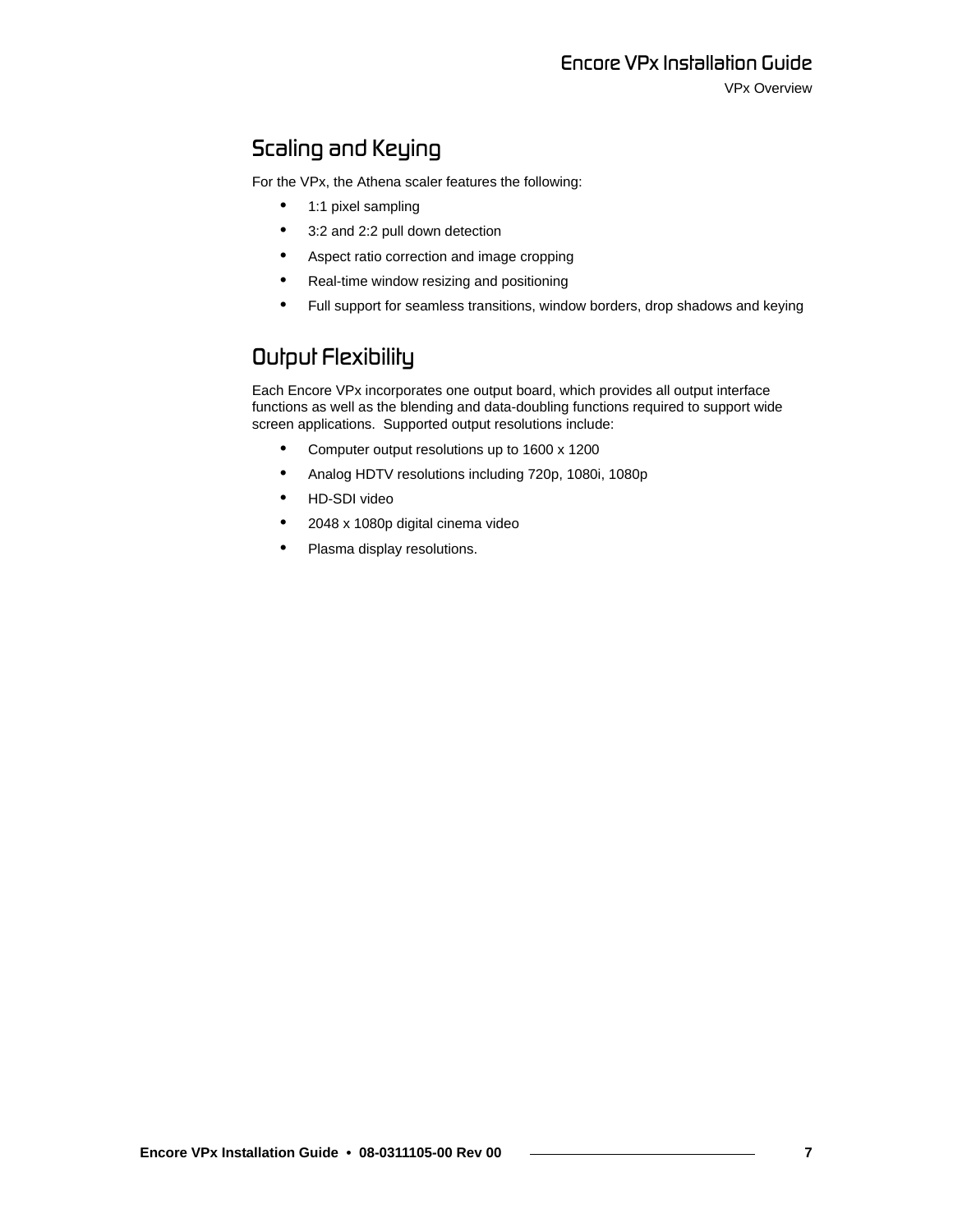VPx Hardware

# <span id="page-7-0"></span>*smñ=e~êÇï~êÉ*

The following topics are discussed in this section:

- **• [VPx Front Panel](#page-7-1)**
- **• [VPx Rear Panel](#page-8-0)**
- **• [VPx M/E Connectors](#page-11-0)**
- **• [M/E Connector Priority](#page-12-0)**
- **• [M/E Input Notes](#page-13-1)**
- **• [Program Output Notes](#page-13-0)**

### <span id="page-7-1"></span>*smñ=cêçåí=m~åÉä*

The figure below illustrates the VPx front panel:



**Figure 2.** VP Front Panel

|  | l 1' | <b>Chassis Handles</b> | $\sim$<br>$\epsilon$ | <b>Intake Ports</b> | વ<br>' پ | I EF |
|--|------|------------------------|----------------------|---------------------|----------|------|
|--|------|------------------------|----------------------|---------------------|----------|------|

Following are descriptions of each front panel control feature:

#### **1) Chassis Handles**

Two **Chassis Handles** are provided for ease of installation and transportation. When transporting the chassis by its handles, **do not** set it down with the rear connectors towards the ground. If you do, you may damage the rear connectors.

### **2) Air Intake Ports**

Two **Air Intake Ports** are provided for chassis cooling. The direction of airflow is from the front to the rear. To prevent overheating, do not block the air intake ports.

### **3) Status LED**

The **Status LED**, behind the right-hand **Air Intake Port**, indicates the following:

- **~ Solid Red**: the unit is initializing
- **~ Solid Green**: the unit is ready for use
- **~ Blinking Red**: an error has occurred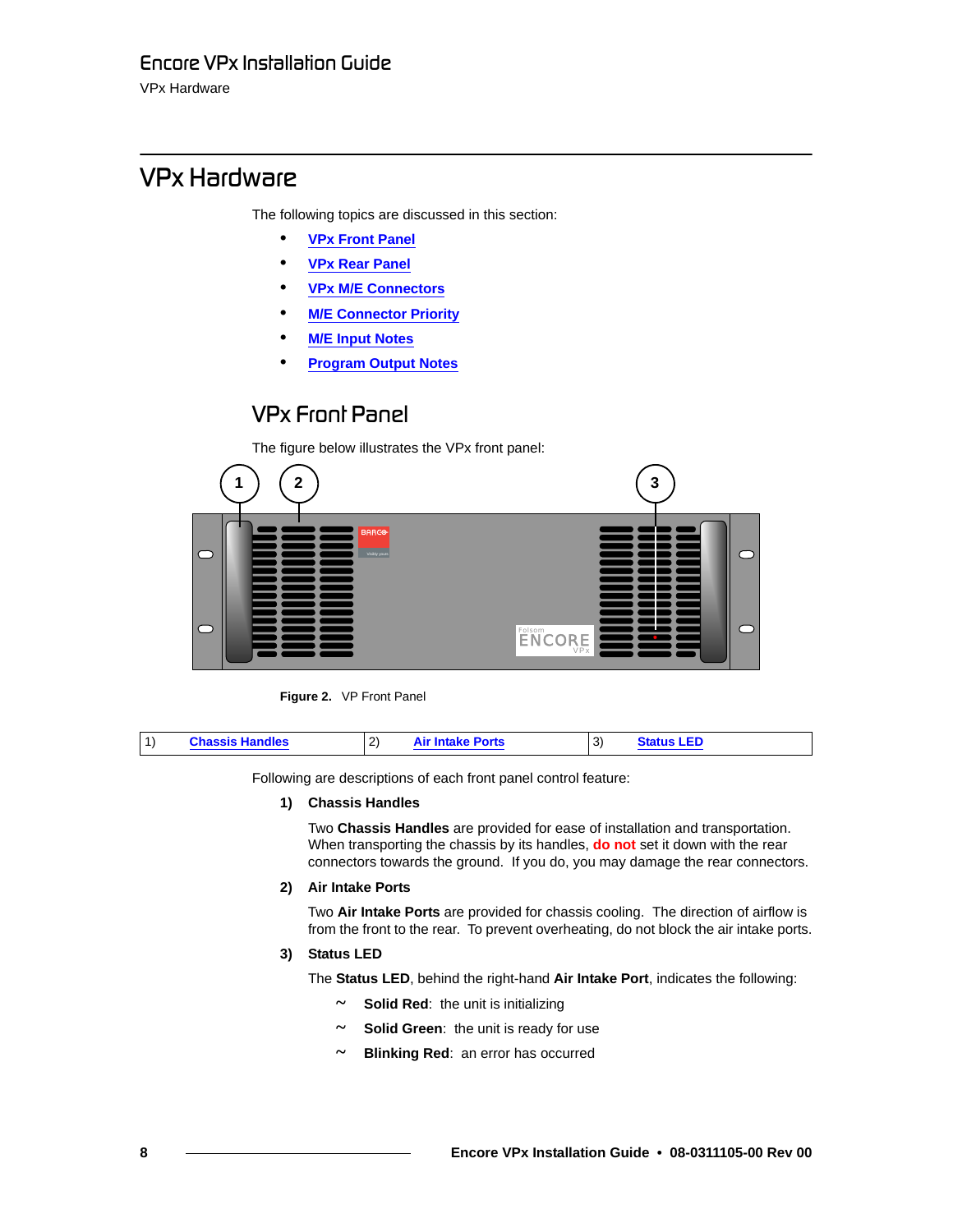

### <span id="page-8-0"></span>*smñ=oÉ~ê=m~åÉä*

**Figure 3.** VPx Rear Panel

|    | <b>Preview Out DVI</b>      | 7)  | <b>Program Out HD/SDI</b> | 13) | <b>M/E 3 Connectors</b> |
|----|-----------------------------|-----|---------------------------|-----|-------------------------|
| 2) | <b>Preview Out Analog</b>   | 8)  | <b>Program Link Out</b>   | 14) | <b>Unit ID Selector</b> |
| 3) | <b>Program 2 Out Analog</b> | 9)  | <b>Program Link In</b>    | 15) | <b>Serial Port</b>      |
| 4) | <b>Program 2 Out DVI</b>    | 10) | <b>Ethernet Port</b>      | 16) | <b>AC Connector</b>     |
| 5) | <b>Program 1 Out DVI</b>    | 11) | <b>M/E 1 Connectors</b>   |     |                         |
| 6) | <b>Program 1 Out Analog</b> | 12) | <b>M/E 2 Connectors</b>   |     |                         |

Please note:

- **•** Connectors 1 through 10 are part of the VPx's output board, and all output connections are standard. All program and preview DVI output connectors are digital only.
- **•** In a widescreen configuration, a VPx cannot function in a standalone manner, but must always work *downstream* of a standard VP. Here, a VPx cannot be the first processor in an Encore configuration.
- **•** In the special widescreen "preview" configuration, a VPx *can* be used as a standalone destination that accepts DVI input signals only — but no other input types are accepted, and no genlock circuitry is provided.
- **•** This guide does not provide connector pinouts. Refer to **Appendix A** in the **Encore Presentation System User's Guide** for details.

Following are descriptions of each rear panel connector and section on the VPx.

**1) Preview Out DVI**

One DVI connector is provided for **Digital Preview Output**.

### **2) Preview Out Analog**

One 15-pin D connector is provided for **Analog Preview Output**.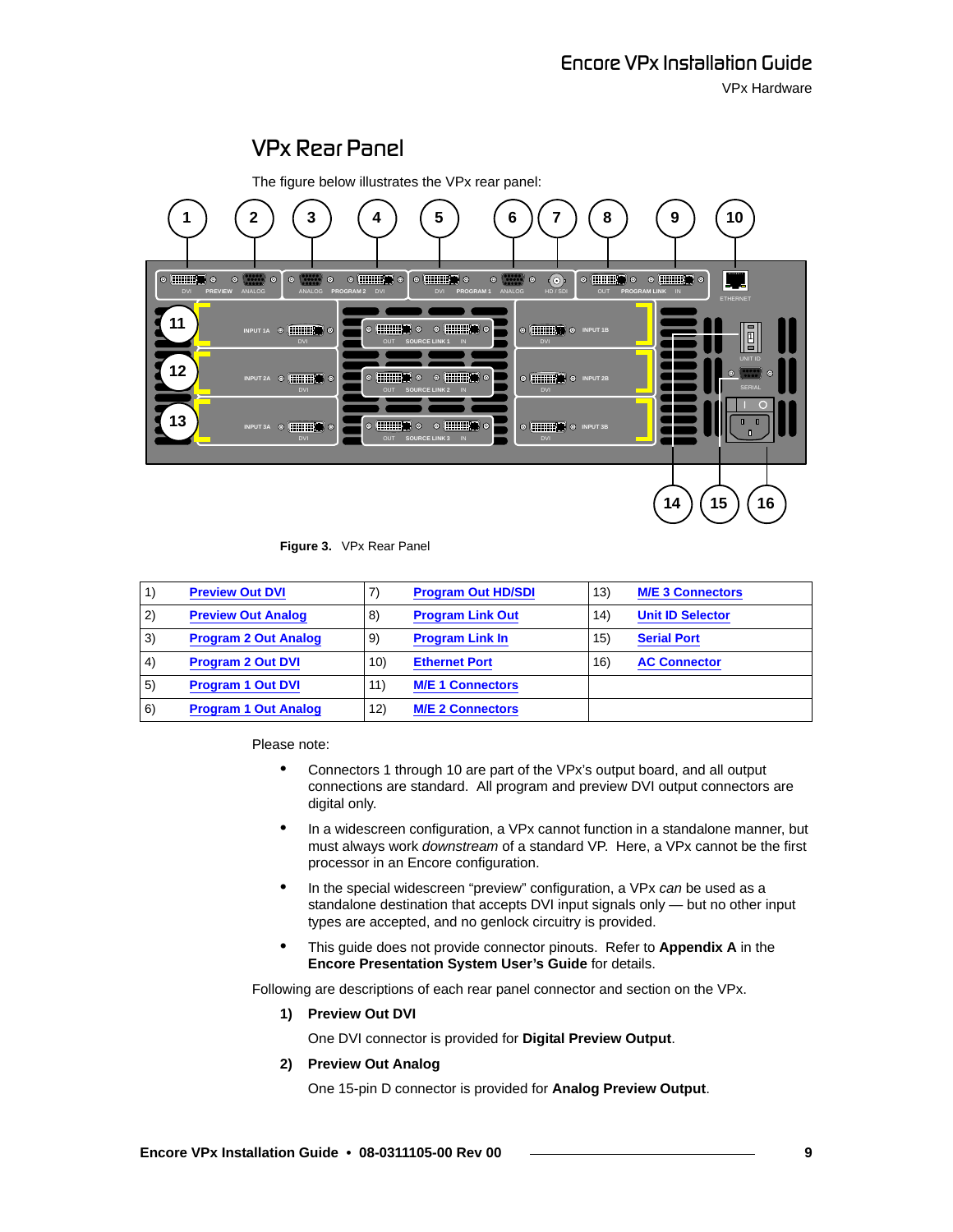VPx Hardware

### **3) Program 2 Out Analog**

One 15-pin D connector is provided for the **Analog Program 2 Output**. This output is identical to the analog **Program 1 Output**, except that it does not include edge feathering and data doubling components.

### **4) Program 2 Out DVI**

One DVI connector is provided for the **Digital Program 2 Output**. This output is identical to the digital **Program 1 Output**, except that it does not include edge feathering and data doubling components.

### **5) Program 1 Out DVI**

One DVI connector is provided for the **Digital Program 1 Output**. This output includes all edge feathering and data doubling components, and is designed for a digital connection to your projector.

### **6) Program 1 Out Analog**

One 15-pin D connector is provided for the **Analog Program 1 Output**. This output includes all edge feathering and data doubling components, and is designed for an analog connection to your projector.

### **7) Program Out HD/SDI**

One BNC connector is provided for the **HD/SDI** (High Definition/Serial Digital Interface) output. Refer to the "**[Program Output Notes](#page-13-0)**" section on [page 14](#page-13-0) for additional information on video outputs.

### **8) Program Link Out**

One DVI connector is provided for the **Program Link Output**. To ensure proper data doubling in wide screen configurations, this output connects to the **Program Link Input** on another VPx.

### **9) Program Link In**

One DVI connector is provided for the **Program Link Input**. To ensure proper data doubling in wide screen configurations, this input connects to the **Program Link Output** from another VP (or VPx).

**Note** In Chapter 3 "**Installation**" of the **Encore Presentation System User's Guide**, refer to the "**Program and Source Link Connections**" section for details on the link connectors in wide screen configurations.

### **10) Ethernet Port**

One RJ-45 connector is provided for 10/100BaseT **Ethernet** communications. For multiple connections, use an Ethernet switch on an isolated network.

### **11) M/E 1 Connectors 12) M/E 2 Connectors 13) M/E 3 Connectors**

Six analog and digital connectors are provided for each M/E. Please note:

- **~** All M/E boards are identical on a VPx. See the "**[VPx M/E Connectors](#page-11-0)**" section on [page 12](#page-11-0) for details.
- **~** Refer to the "**[M/E Connector Priority](#page-12-0)**" section on [page 13](#page-12-0) for important information on connector priority.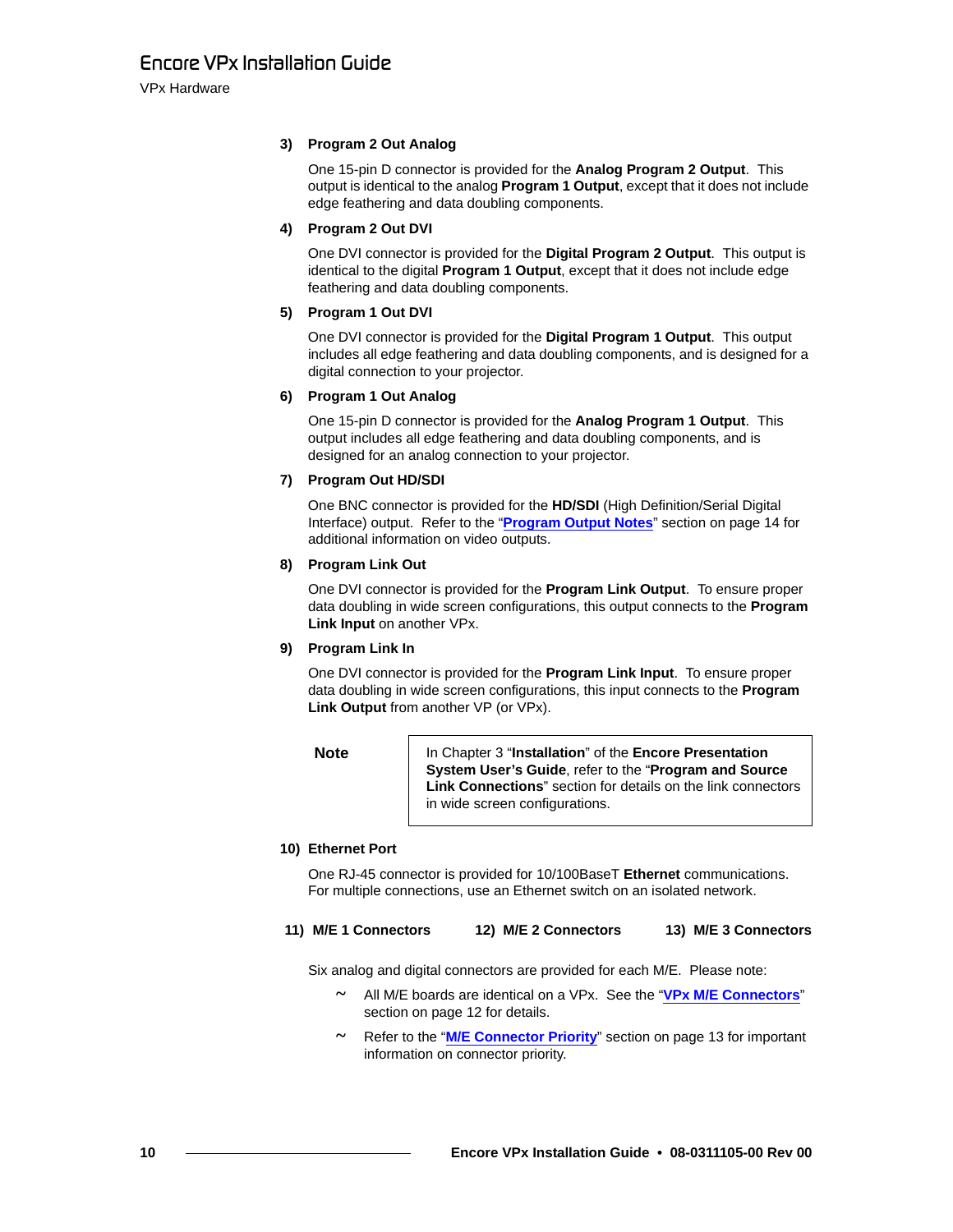#### **14) Unit ID Selector**

One 16-position selector (with physical digits **0** - **15**) is provided for setting an unique **ID** on a VPx The selector enables you to assign logical IDs **1** to **16**.

**Note** Physical digit **0** equates to logical ID **16**.

By default, a VPx is configured as an **DHCP Client**, and it automatically obtains an IP address when it sees a **DHCP Server**. Controller Models SC and LC are configured (by default) as DHCP Servers.

**Note** Always ensure that each VPx has a unique **ID**. During setup, the **ID** is used during various configuration procedures.

**Note** Using the **Miscellaneous Menu**, you can re-define IDs using numbers **17** - **32**. In Chapter 5 of the **Encore Presentation System User's Guide**, refer to the "**Miscellaneous Menu**" section for details.

#### **15) Serial Port**

One 9-pin D connector is provided for RS-232 serial communications with VPx.

#### **16) AC Connector**

One **AC Connector** is provided to connect the VPx to your AC source.

See the "**[Program Output Notes](#page-13-0)**" section on [page 14](#page-13-0) for more information on VPx outputs.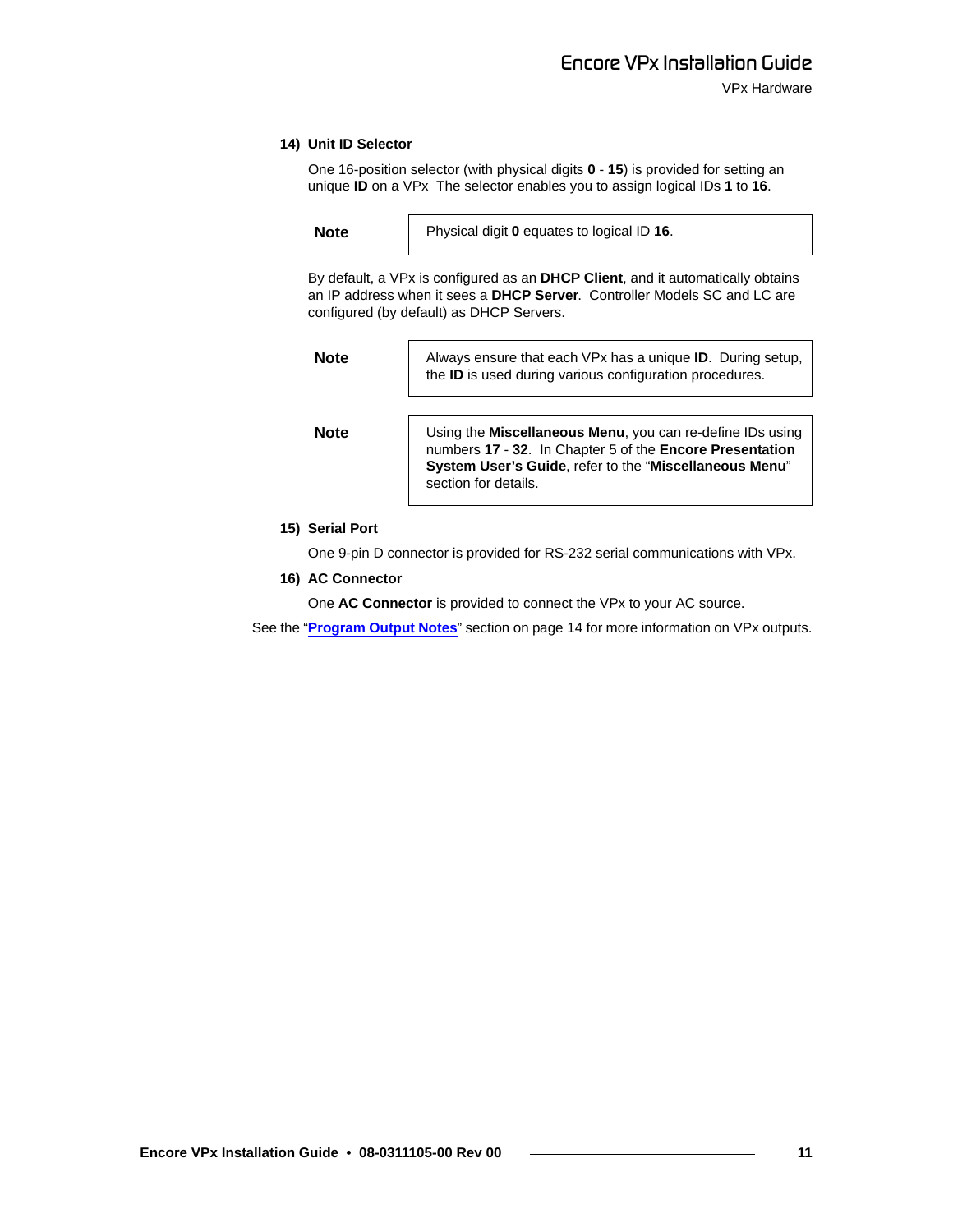VPx Hardware

## <span id="page-11-0"></span>*smñ=jLb=`çååÉÅíçêë*

The figure below illustrates a close-up of the M/E connectors on the VPx. Even though the figure uses M/E 1's board, all M/E connections are identical on the VPx.



**Figure 4.** VPx M/E Connectors

| a            | <b>DVI Input A</b>     | C) | <b>Source Link In</b> | ď. | <b>DVI Input B</b> |
|--------------|------------------------|----|-----------------------|----|--------------------|
| $\mathsf{b}$ | <b>Source Link Out</b> |    |                       |    |                    |

On each M/E, one input connection is provided for layer **A**, one for layer **B**, and two "**Link**" connectors for inter-Processor communications. Following are descriptions of each M/E connector on a VPx.

#### **a) DVI Input A**

One DVI-I connector is provided for both digital and analog inputs to the M/E's **Layer A** and background channel.

- **~ Digital** connect a digital graphics source directly, or connect the output of a digital graphics router.
- **~ Analog** using the appropriate adapter cable, connect an analog source directly.

Refer to the "**[M/E Input Notes](#page-13-1)**" section on [page 14](#page-13-1) for important details on the use of this connector's analog component.

#### **b) Source Link Out**

One DVI connector is provided for the M/E's **Source Link Output**. For wide screen and multi-screen applications, this connector loops your inputs to the *next* VP or VPx in the chain. Because all analog and digital inputs reside in the digital domain, each "link" output loops those inputs to the next Processor's scalers.

An M/E's **Source Link Output** must *always* be connected to its associated M/E **Source Link Input** on the next chassis, and never cross-routed.

Please note:

- **~** In a multi-chassis configuration, the link can extend to all chassis.
- **~** In all cases, the looped inputs are "pre-scaler."
- **c) Source Link In**

One DVI connector is provided for the M/E's **Source Link Input**. For wide screen and multi-screen applications, this connector accepts the looped outputs from the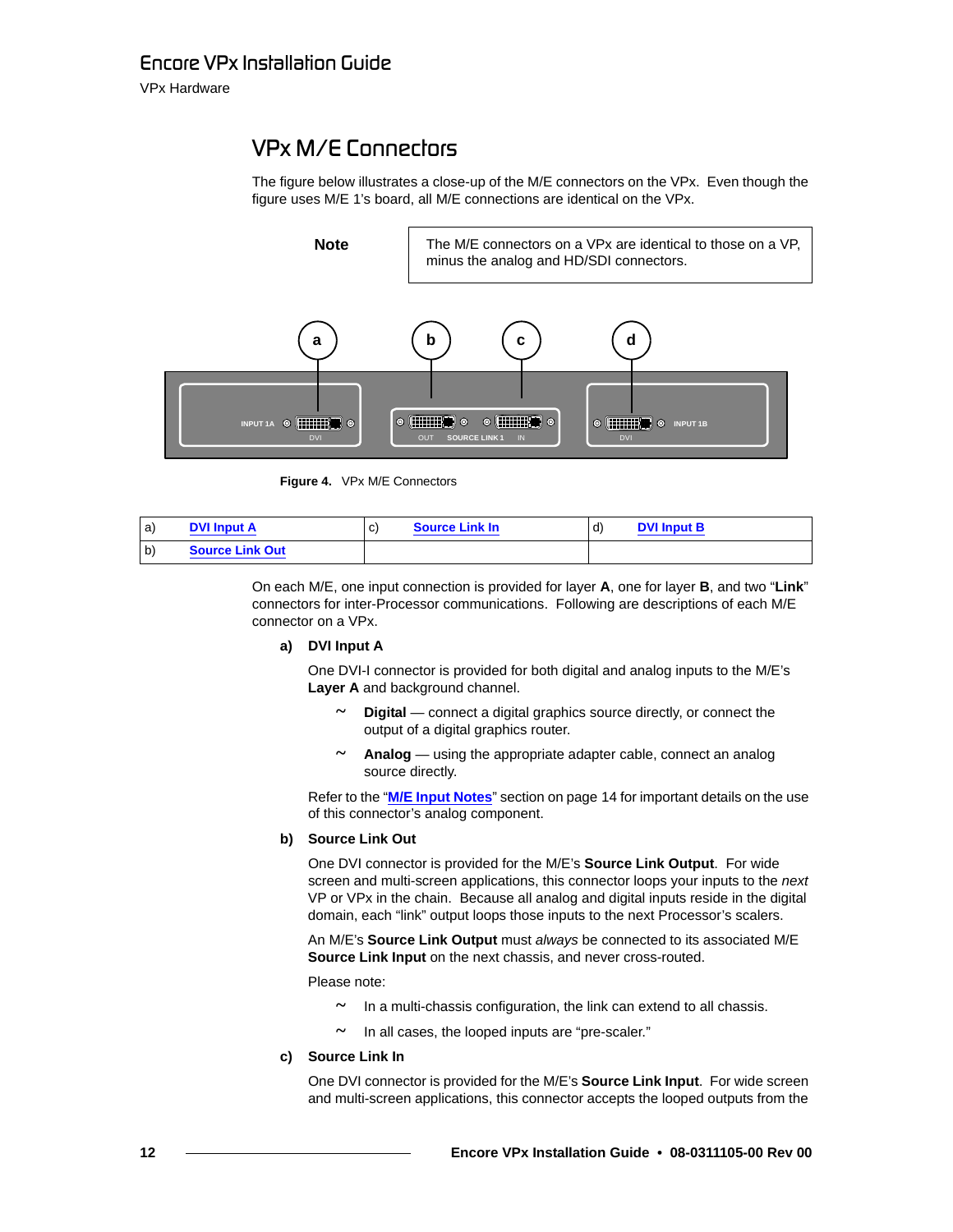previous VP or VPx in the chain. An M/E's **Source Link Input** must *always* be connected to its associated M/E **Source Link Output** on the previous chassis, and never cross-routed.

**Note** In Chapter 3 "Installation" of the **Encore Presentation System User's Guide**, refer to the "**Program and Source Link Connections**" section for details on the link connectors in wide screen configurations.

#### **d) DVI Input B**

One DVI-I connector is provided for both digital and analog inputs to the M/E's **Layer B** and background channel.

- **~ Digital** connect a digital graphics source directly to this input, or connect the output of a digital graphics router.
- **~ Analog** using the appropriate adapter cable, connect an analog source directly to this input.

Refer to the "**[M/E Input Notes](#page-13-1)**" section on [page 14](#page-13-1) for details on the use of this connector's analog component.

### <span id="page-12-0"></span>*M/E* Connector Priority

Depending on your VP or VPx configuration, the M/E connectors on the rear of the chassis do not necessarily relate 1:1 to the layer buttons in the Controller's **Layer Control Section**. Please note:

- **•** The Controller's layer buttons are arranged left-to-right in order of visual priority, from the lowest (**Mixer 1**) to the highest (**Mixer 3**).
- **•** The M/E boards are arranged in order of *electronic* priority, from the lowest (M/E 3) to the highest (M/E 1).
- **•** Electronic priority does not equate 1:1 to visual priority, with regard to the silkscreened labels on the Controller.

With this in mind, the information below lists how the physical connectors relate to the various mixers on different VP and VPx configurations. Keep this correlation in mind when you are making rear-panel connections.

- **•** In a **3 M/E** system:
	- **~ M/E 1** connectors are the highest priority. They appear as **Mixer 3** on the Controller. The DSK will be connected to the M/E 1 board.
	- **~ M/E 2** connectors have middle priority. They appear as **Mixer 2**.
	- **~ M/E 3** connectors are the lowest priority. They appear as **Mixer 1**. Background sources will be connected to the M/E 3 board.
- **•** In a **2 M/E** system:
	- **~ M/E 1** connectors are the highest priority, and appear as **Mixer 2**. The DSK will be connected to the M/E 1 board.
	- **~ M/E 2** connectors are the lowest priority, and appear as **Mixer 1**. Background sources will be connected to the M/E 2 board.
	- **~ M/E 3** connectors are *not installed.*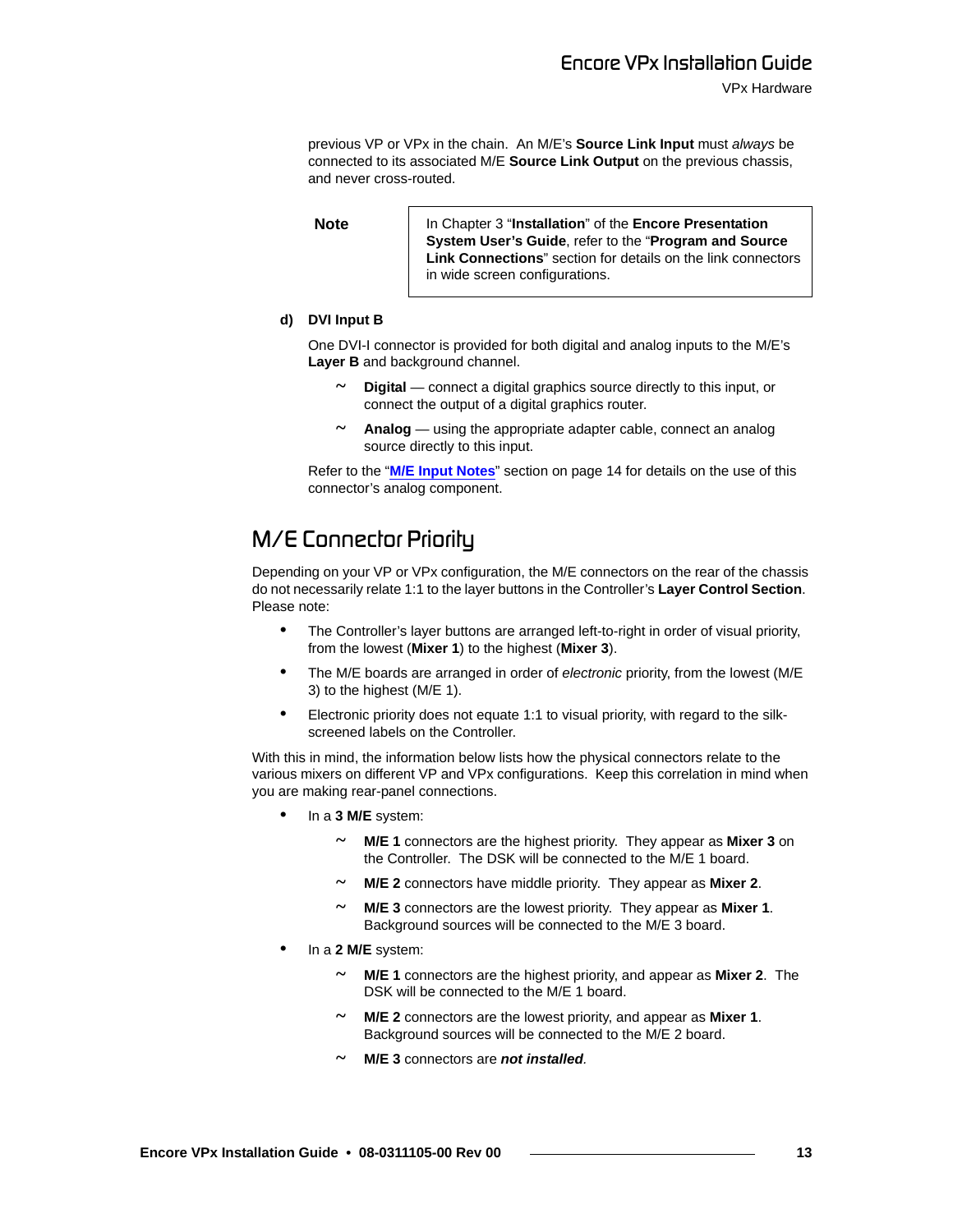### *båÅçêÉ=smñ=fåëí~ää~íáçå=dìáÇÉ*

VPx Hardware

- **•** In a **1 M/E** system:
	- **~ M/E 1** connector priorities are relative to the connectors being used:
		- The **DVI Input A** or **Analog Input A** connector could be set up as a Background input (lowest priority).
		- The **DVI Input B** or **Analog Input B** connector could be setup as a DSK input (highest priority).

This leaves the other connectors to fall in between Background and DSK. The rule stating that "**A**" connectors are lower in priority than "**B**" connectors still holds.

**~ M/E 2** and **3** connectors are *not installed.*

### <span id="page-13-1"></span>*M/E* Input Notes

Please note the following important points regarding M/E inputs:

- **• Single Processor Configurations** In the special widescreen "preview" configuration, a VPx *can* be used as a standalone destination that accepts DVI input signals only.
- **• Multiple Processor Configurations** In these configurations, you only need to connect inputs to the first VP. Inputs are automatically looped to all other VP and VPx units via the **Source Link** connections.
- **• DVI-I Connectors** There are two DVI-I connectors for each M/E (**A** and **B**), and each contains a digital and an analog input. Depending upon your application, you can use the input for a scaled or an unscaled source:
	- **~** The "digital" side accepts connections from a standard DVI output or digital graphic router. This side can be used as both a scaled input source or as an unscaled **Background / DSK** source.
	- **~** Using a breakout cable, the "analog" side accepts analog connections. This side is designed for inputting the system's unscaled sources — **Background** and **DSK**.
		- The lowest priority M/E in your system must be used for inputting the **Background** source.
		- The highest priority M/E in your system must be used for inputting the **DSK** source.

### <span id="page-13-0"></span>**Program Output Notes**

Please note the following important points regarding the Processor's program outputs:

- **• HD/SDI Outputs** For the HD/SDI output, you can set the output to be **SDI** (SMPTE 259M-C, NTSC or PAL) or **HD-SDI** (SMPTE 292M, HDTV). When you set this output resolutions, all output connectors will output that same resolution.
- **• DVI Program Outputs** DVI Program outputs are digital only. They do not have analog connections.
- **• Program 1 Outputs** Edge feathering and data doubling are present on all Program 1 Outputs, provided that those features are enabled in the system's **Output Menu**.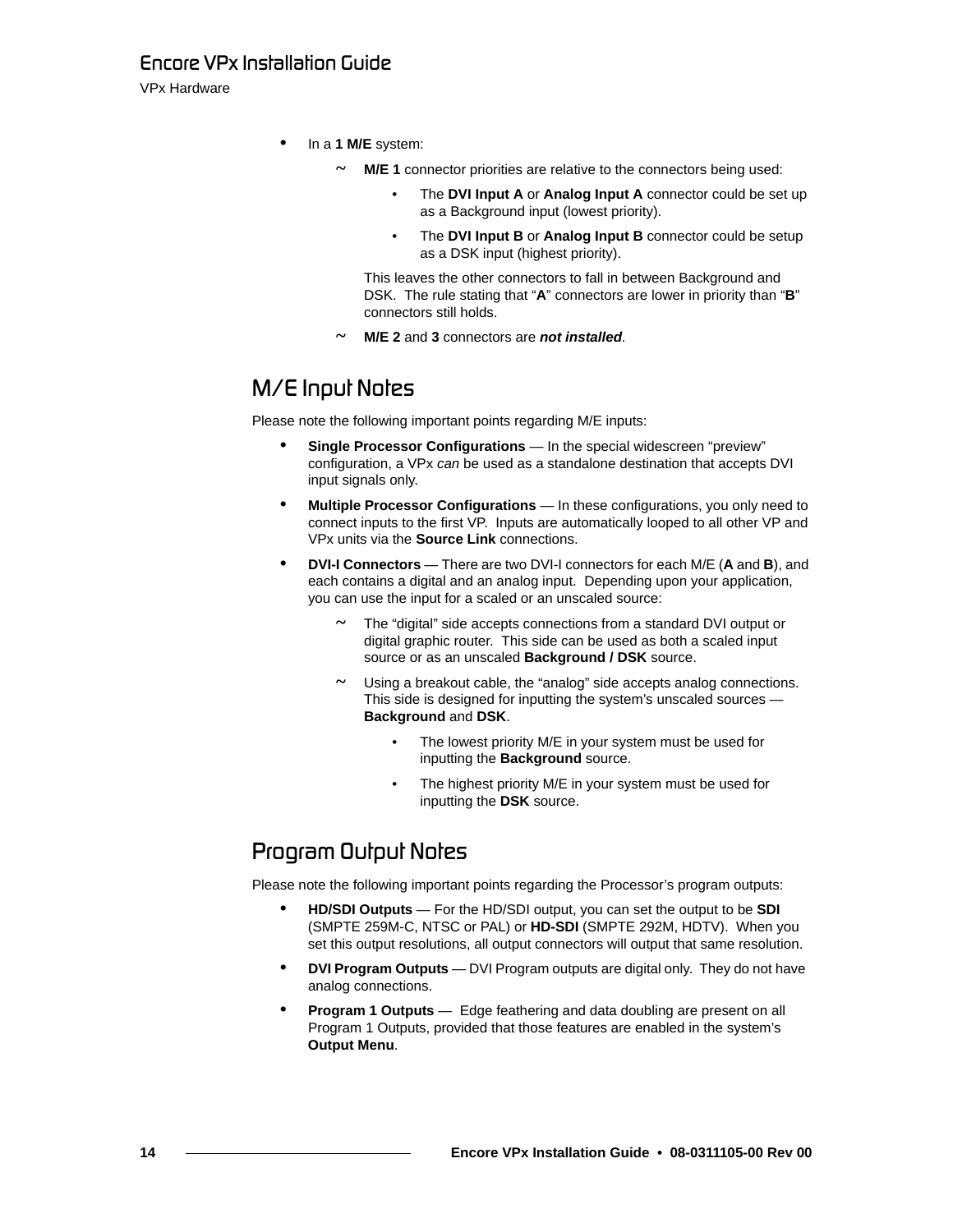### <span id="page-14-0"></span>*fåëí~ää~íáçå*

The following topics are discussed in this section:

- **• [Unpacking and Inspection](#page-14-2)**
- **• [Site Preparation](#page-14-3)**
- **• [Cable and Adapter Information](#page-14-4)**
- **• [Rack-Mount Installation](#page-14-1)**
- **• [Installing VPx](#page-15-0)**

### <span id="page-14-2"></span>**U**npacking and Inspection

Before opening the VPx box, inspect it for damage. If you find any damage, notify the shipping carrier immediately for all claims. As you open the box, compare its contents against the packing slip. If you find any shortages, contact your sales representative.

Once you have removed all the components from their packaging and checked that all the components are present, visually inspect each unit to ensure there was no damage during shipping. If there is damage, notify the shipping carrier immediately for all claims.

### <span id="page-14-3"></span>**Siłe Preparation**

The environment in which you install your VPx units should be clean, properly lit, free from static, and have adequate power, ventilation, and space for all components.

## <span id="page-14-4"></span>**Cable and Adapter Information**

The table below provides information regarding cables and adapters:

**Table 2.** VPx cables and adapters

|                          |                             |       | Quantity |       |  |
|--------------------------|-----------------------------|-------|----------|-------|--|
| Cable / Adapter          | <b>Description</b>          | 1 M/E | 2 M/E    | 3 M/E |  |
| Power (US)               | 18GA, 10A, 7.5 meter length |       |          |       |  |
| DVI-I Male to DVI-I Male | 1 meter length              | 2     | 3        | 4     |  |
| DVI Plug to VGA          | Cable Adapter               | 2     | 4        | 4     |  |

### <span id="page-14-1"></span>*o~ÅâJjçìåí=fåëí~ää~íáçå*

Encore VPx units are designed to be rack mounted, and are supplied with front rack-mount hardware. Rear rack-mount brackets are available as a kit, and are recommended when units are mounted in transit cases.

When rack mounting VPx units, remember the following important points:

- **•** Maximum ambient operating temperature for the unit is 40 degrees C.
- **•** Leave at least one inch of space (front and rear) to ensure that the airflow through the fan and vent holes is not restricted.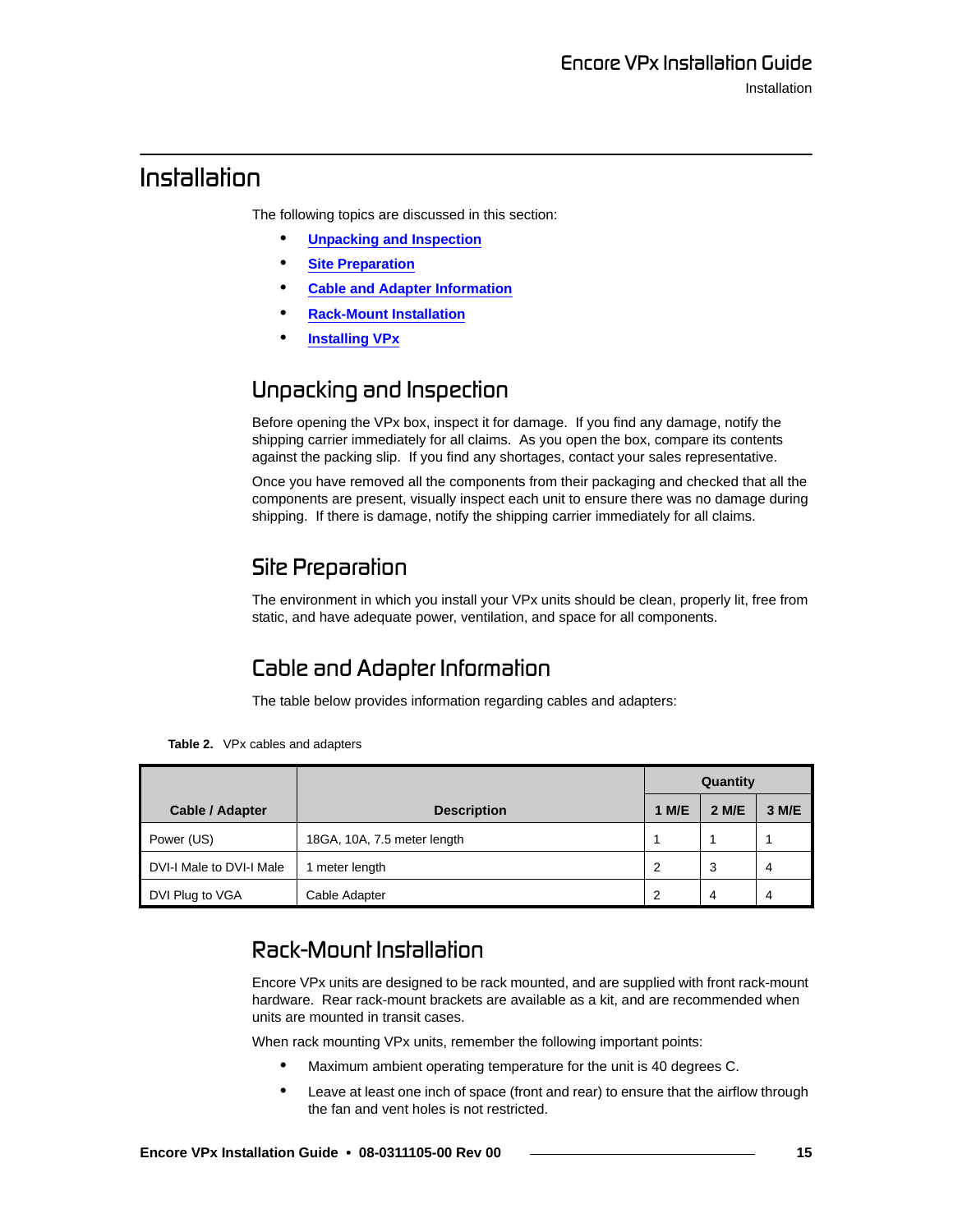Installation

- **•** Distribute the units evenly to prevent hazardous conditions that may be created by uneven weight distribution.
- **•** Rack mount the units from the front rack ears using four rack screws (not supplied). Threads may be metric or otherwise — depending upon the rack type.
- **•** Install the *lower* of the two mounting holes first.

## <span id="page-15-0"></span>*Installing* VPx

This section provides detailed VPx installation procedures for the Encore configurations listed below. Select the desired configuration, and follow all steps.

**Important** | Only valid VPx configuration procedures are included below. Note that steps for connecting peripherals (e.g., ScreenPRO-II, Aux destinations, routers, tally, D/As, etc.) in a system are *not* covered below, but are fully covered in Chapter 3 of the **Encore Presentation System User's Guide**.

**Important Software version 1.22 (or higher) must be installed first in your Encore Controller, prior to connecting your VPx processor(s).** Refer to Appendix C, "**Upgrading Software**" in the **Encore Presentation System User's Guide** for complete upgrade instructions.

The following installation procedures are provided:

- **• [Installing VPX in a Wide Screen Configuration](#page-16-0)**
- **• [Installing VPx in a Wide Screen Preview Configuration](#page-19-0)**
- **• [Installing VPx in a Wide Screen Stack Configuration](#page-22-0)**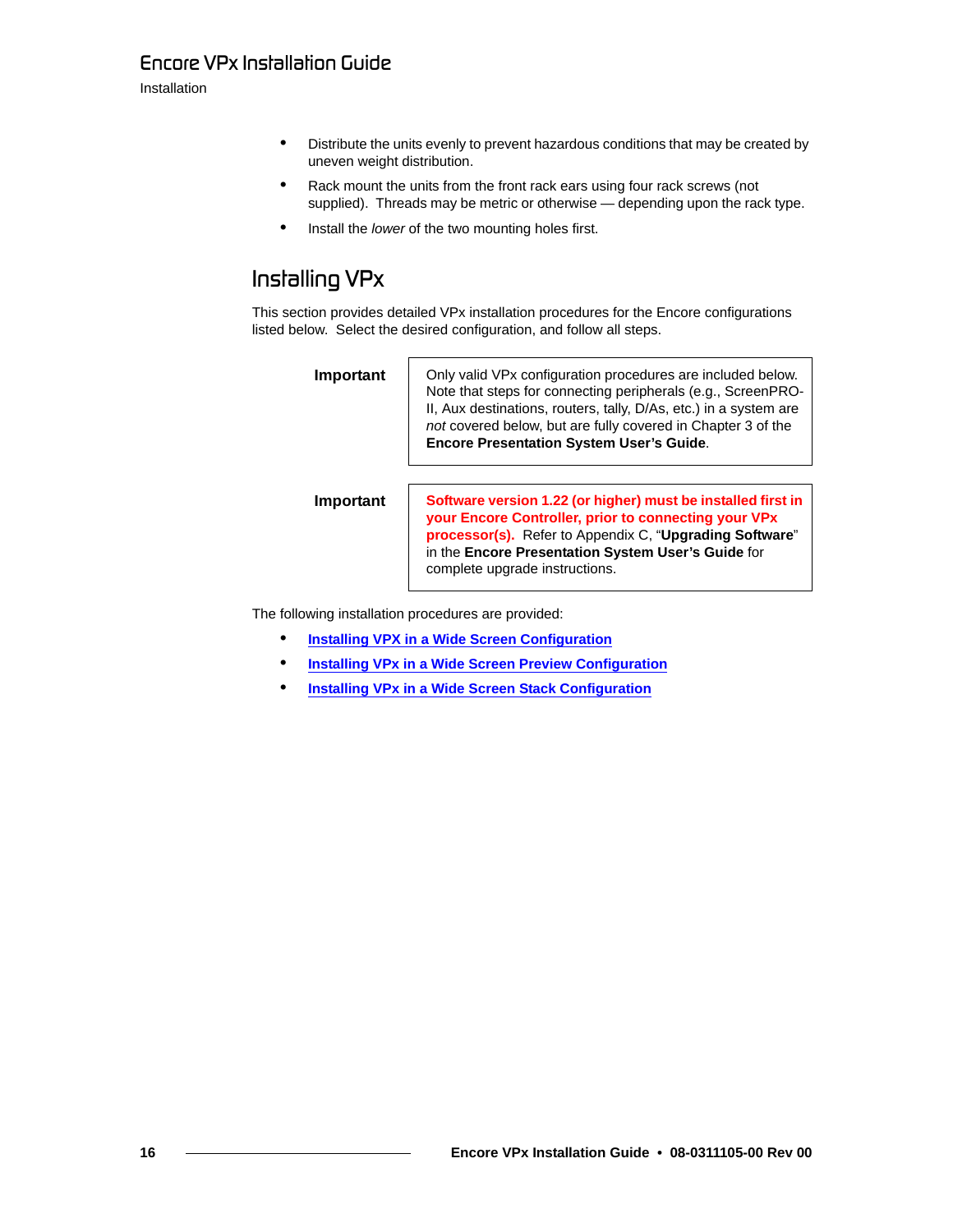### <span id="page-16-0"></span>Installing VPX in a Wide Screen Configuration

The figure below illustrates a block diagram of a "triple" wide screen configuration that includes VPx. Use this diagram for reference in the following procedure. Please note:

- **•** Aux destinations are not shown in the diagram.
- **•** This procedure can be used for wide screen configurations consisting of from 2 to 32 screens. Horizontal, vertical, and "array" blending is set using the **Destination Setup Menu**.
- **•** A VP must be used as the "master" processor. Thereafter, either a VP or a VPx can be used.
- **•** Software version 1.22 (or higher) must be installed first in your Encore Controller, prior to connecting your VPx processor(s).



**Figure 5.** Block Diagram, Wide Screen Encore Configuration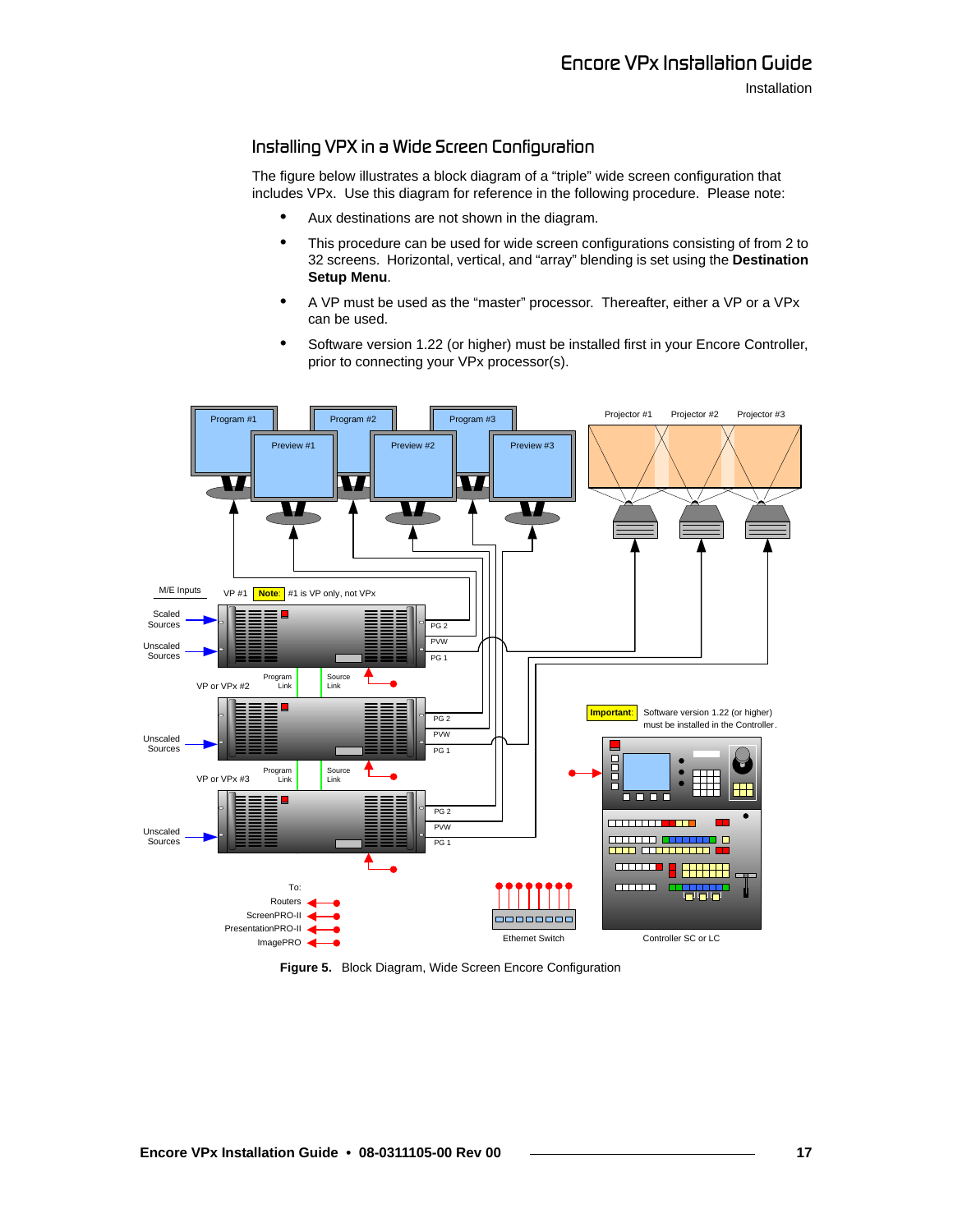### *båÅçêÉ=smñ=fåëí~ää~íáçå=dìáÇÉ*

Installation

#### For this procedure, you will need:

| Qty.       | <b>Item</b>                 | <b>Note</b>                                                          |
|------------|-----------------------------|----------------------------------------------------------------------|
|            | <b>VP</b>                   | VPx cannot be used as the "master" processor                         |
| 2          | VP or VPx                   | Use either processor as a "slave" unit in a widescreen configuration |
|            | Controller                  | Model LC or SC                                                       |
| 3          | Video Projectors            | Customer supplied.                                                   |
| 6          | DVI or Analog Monitors      | Program and Preview (customer supplied).                             |
|            | <b>Ethernet Switch</b>      | Customer supplied                                                    |
| 4          | Ethernet cables             | Customer supplied. Additional cables required for routers.           |
| TBD        | Program Link Cables         | Use 1 for double wide screen application, left justification         |
|            |                             | Use 2 for triple wide screen application, left justification         |
|            |                             | Use 2 for double wide screen application, center justification       |
|            |                             | Use 3 for triple wide screen application, center justification       |
| <b>TDB</b> | Source Link Cables          | Dependent on the number of M/Es installed in the Processors          |
| TBD        | Sources, routers and cables | Analog, Video and/or DVI as required (customer supplied)             |

#### **Table 3.** Equipment List, Wide Screen Encore Configuration

Use the following steps to install a wide screen Encore configuration that includes VPx:

- **1.** Software Version Prior to connecting your VPx processor(s), ensure that software version 1.22 (or higher) is installed in your Encore Controller. Refer to Appendix C, "**Upgrading Software**" in the **Encore Presentation System User's Guide** for complete upgrade instructions.
- **2.** Follow the unpacking procedures as listed in the "**[Unpacking and Inspection](#page-14-2)**" section on [page 15.](#page-14-2)
- **3.** Refer to the "**[Technical Specifications](#page-27-0)**" section on [page 28](#page-27-0) for electrical and mechanical details.
- **4.** Refer to the "**[VPx Hardware](#page-7-0)**" section on [page 8](#page-7-0) for all connector locations.
- **5.** For each VPx, follow the rack mount procedures as outlined in the "**[Rack-Mount](#page-14-1)  [Installation](#page-14-1)**" section on [page 15.](#page-14-1)
- **6. Ethernet Connections** a totally "local" network connection is recommended. Connect the VP(s), VPx(s) and Controller to the Switch.
- **7.** Direct Source Connections if you elect to use direct connections, in place of (or in addition to) router connections:
	- **a.** Connect the desired "direct" sources to each M/E's input connectors on each VPx. In a wide screen system, scaled sources only connect to Processor 1. "Links" carry the signals to the other VPx units.
	- **b.** Unscaled **Backgrounds** must originate from computers with multi-head graphics cards, and connect to the same input on each VPx.
		- $\triangle$  To connect an unscaled background source in a triple processor system (each VPx with three M/Es):
			- Connect the computer's "head 1" to processor 1, input 3A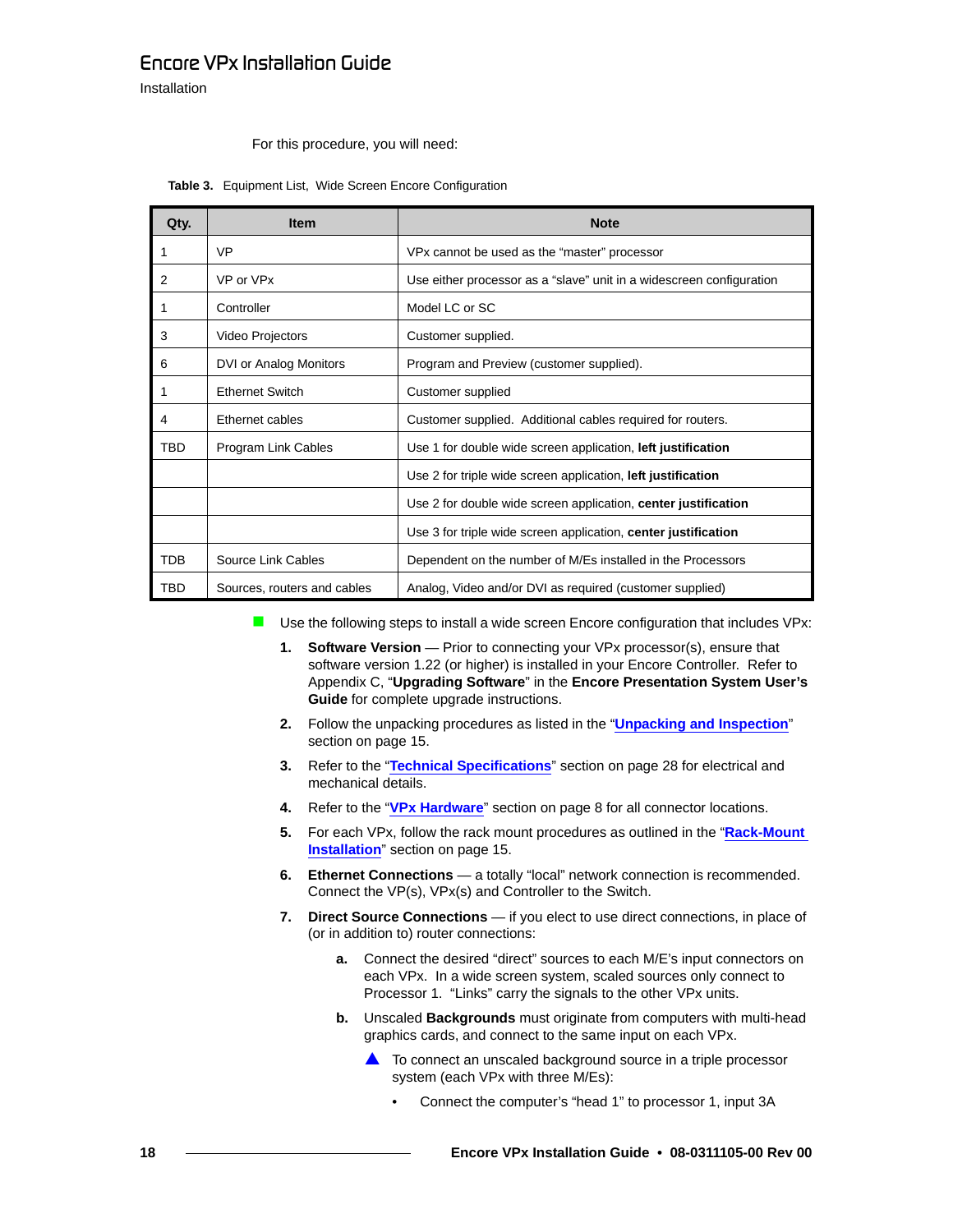Installation

- Connect the computer's "head 2" to processor 2, input 3A
- Connect the computer's "head 3" to processor 3, input 3A

**Note** Input 3A resides on the lowest priority M/E in a 3 M/E system. To connect a *second* background, use input 3B.

**c.** The **DSK** source *may* originate from a computer with a multi-head graphics card, but it is not a requirement.

To use a multi-head graphics card for the DSK, connect it to the same input on each VPx — to the highest priority M/E (M/E 1).

- To connect an unscaled DSK source in a triple processor system (each processor with three M/Es):
	- Connect the computer's "head 1" to processor 1, input 1A
	- Connect the computer's "head 2" to processor 2, input 1A
	- Connect the computer's "head 3" to processor 3, input 1A

**Note** Input 1A resides on the highest priority M/E in a 3 M/E Encore

# system. If you wish to connect a *backup* DSK, use input 1B.

#### **8. Output Connections** —

- **a.** For each VPx, connect the analog or digital **Preview Output** to the input of the associated Preview Monitor.
- **b.** For each VPx, connect the analog or digital **Program 2 Output** to the input of the associated Program Monitor.
- **c.** For each VPx, connect the analog or digital **Program 1 Output** to the input of the associated projector.
- **d.** Connect the **Program Out HD/SDI** connector to an SDI or HDTV monitor as required, or to the proper video distribution equipment.

**Note** This output only works if the selected output resolution is a valid SDI or HD/SDI format.

- **9. Link Connections** in a widescreen application, the **Program Link** and **Source Link** connections are used to connect processors together, and bridge inputs and outputs for the proper "overlap" between projectors. In Chapter 3 of the **Encore Presentation System User's Guide**, refer to the "**Program and Source Link Connections**" section for details.
- **10. Power Connection** connect AC power cords to all Encore and peripheral equipment, and then to AC outlets.
- **11. System ID** Using the **Unit ID Selector**, set the ID of Processor #1 to **1**, Processor #2 to **2**, and Processor #3 to **3**. Each unit must have a unique ID. Remember that you can redefine IDs using numbers **17** - **32** from the **Miscellaneous Menu**.
- **12. Power On** Refer to Chapter 6 of the **Encore Presentation System User's Guide** for all power on instructions.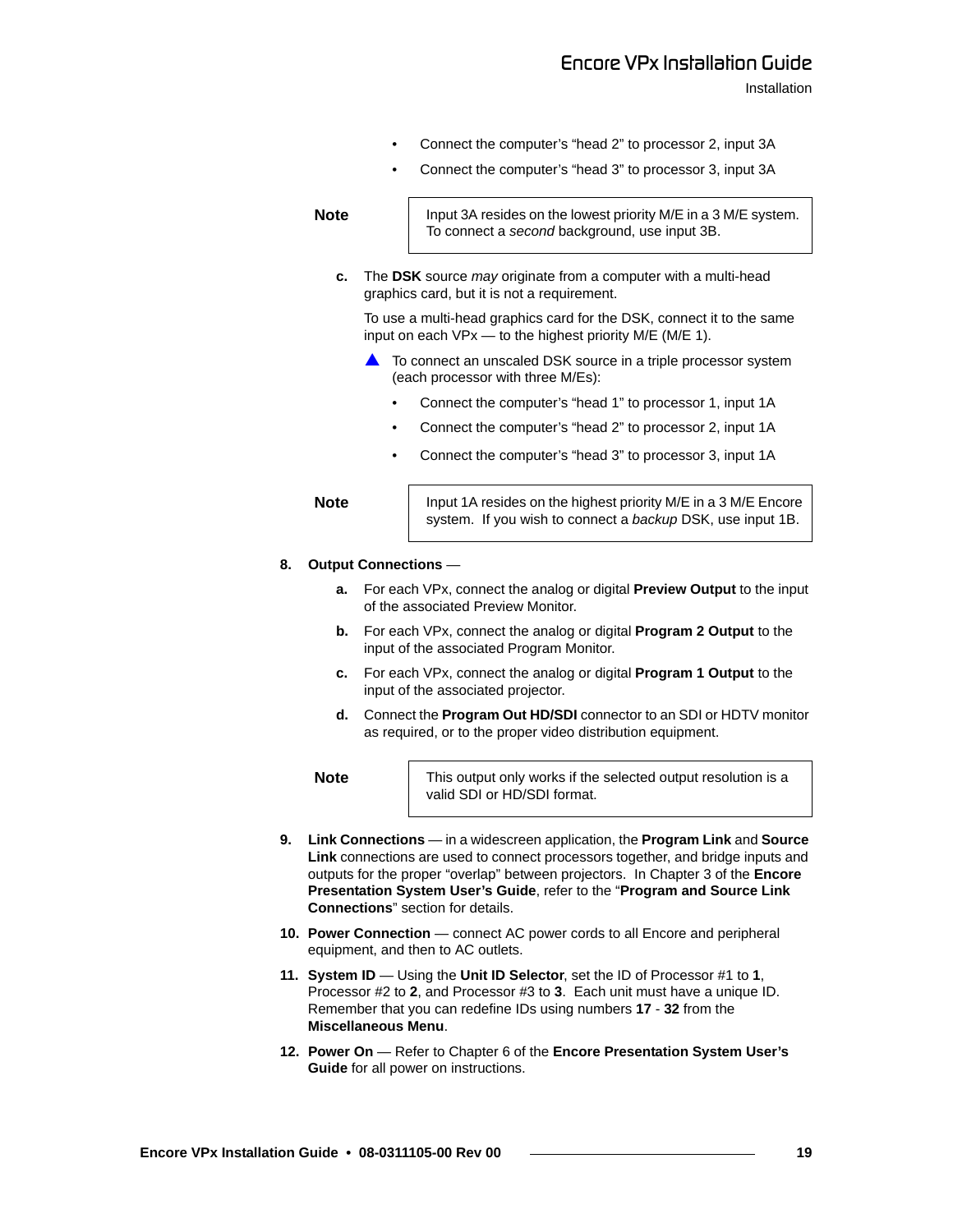### Installation

### <span id="page-19-0"></span>Installing VPx in a Wide Screen Preview Configuration

The figure below illustrates a "triple" wide screen configuration that includes a VPx, which is used to create a combined wide screen program/preview display.

Please note:

**•** Because a three M/E VPx provides up to 6 PIPs, this configuration is ideal for displaying a double or triple wide screen setup on a single monitor.

**Note** This is the only configuration in which a VPx can be used in a single processor, standalone mode.

- **•** For configurations using more than three processors, additional dedicated "preview" processors may be required, along with additional monitors.
- **•** Software version 1.22 (or higher) must be installed first in your Encore Controller, prior to connecting your VPx processor(s).



**Figure 6.** Block Diagram, Wide Screen Encore Configuration with Wide Screen Preview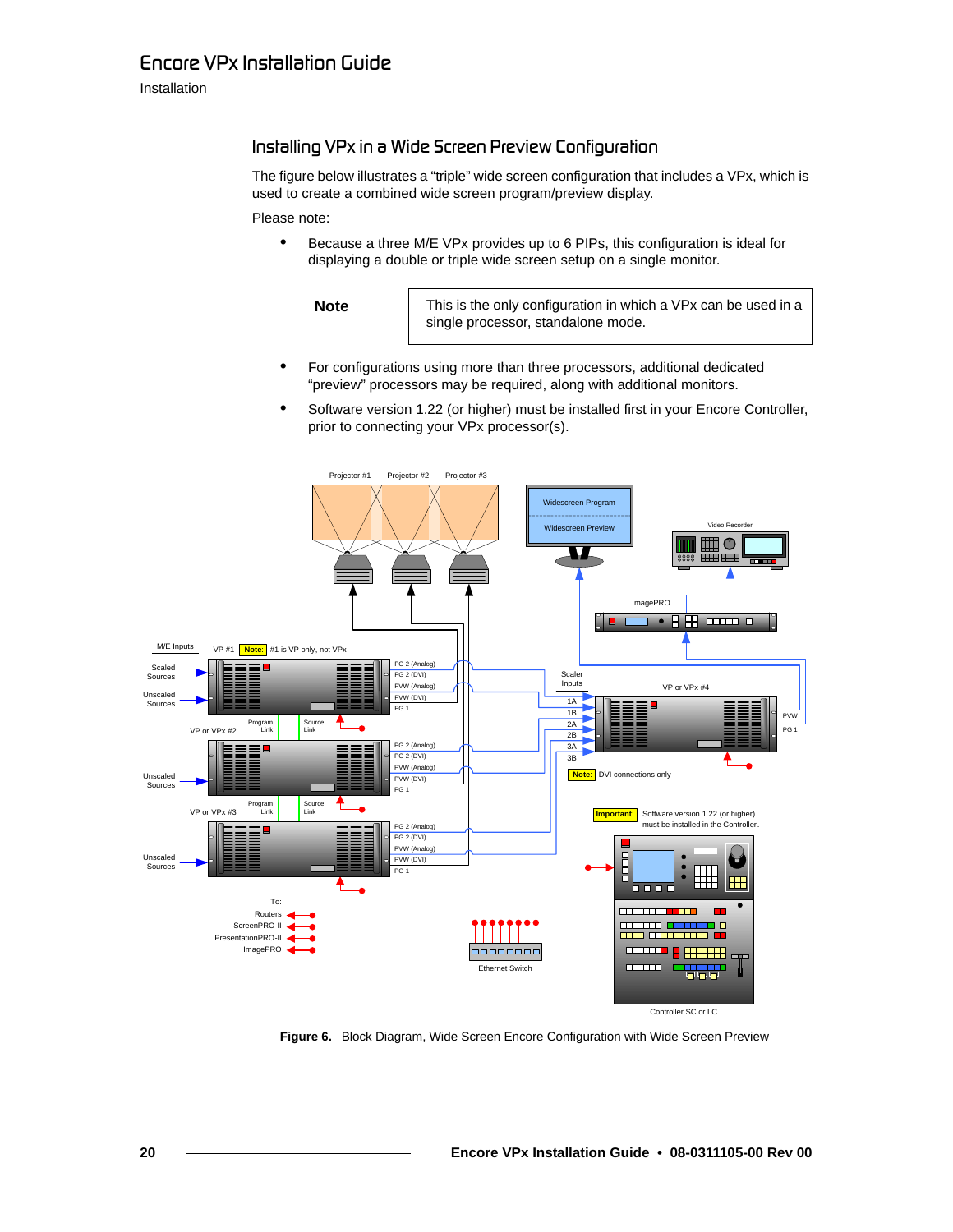Please note the following points regarding this configuration:

- **•** Processor #4 (VPx) receives DVI Program and Preview feeds from processors #1, #2 and #3.
- **•** Using Processor #4, three PIPs are scaled and positioned to create the wide screen Program display, and three more are scaled to create the Preview display.



**Figure 7.** Wide Screen Program/Preview Monitor PIPs

- **•** Processor #4's **Preview** output is routed to the display for viewing the combined wide screen program/preview output.
- **•** Processor #4's **Program** output is routed to an ImagePRO for scaling, and then to an SDI or HD-SDI recorder.

In addition to the equipment listed in **Table 3** on page 18, you will also need the following equipment for this setup:

|  |  |  | Table 4. Equipment List, Additional Wide Screen Program/Preview Requirements |  |
|--|--|--|------------------------------------------------------------------------------|--|
|--|--|--|------------------------------------------------------------------------------|--|

| Qty. | <b>Item</b>                  | <b>Note</b>                                                         |
|------|------------------------------|---------------------------------------------------------------------|
|      | <b>VPx</b>                   | Assigned as Video Processor #4                                      |
|      | DVI or Analog Monitor        | For wide screen program/preview display                             |
|      | Ethernet cable               | Customer supplied                                                   |
| 6    | DVI interconnect cables      | Inputs to video processor #4 (customer supplied)                    |
| 2    | Interconnect cables          | Video processor #4 outputs (Analog, Video and/or DVI as required)   |
|      | ImagePRO                     | Optional, for use as output scaler (customer supplied)              |
|      | SDI or HD-SDI Video Recorder | Optional, to record combined wide screen output (customer supplied) |

- $\blacksquare$  Use the following steps to install an Encore system that includes a VPx, for a combined wide screen program/preview display:
	- **1. Software Version** Prior to connecting your VPx processor(s), ensure that software version 1.22 (or higher) is installed in your Encore Controller. Refer to Appendix C, "**Upgrading Software**" in the **Encore Presentation System User's Guide** for complete upgrade instructions.
	- **2.** Follow all steps to install a **Wide Screen Application**, as outlined in the "**[Installing VPX in a Wide Screen Configuration](#page-16-0)**" section on [page 17.](#page-16-0) You do not need to install the six individual monitors for program and preview displays, because you will be using *one* monitor instead.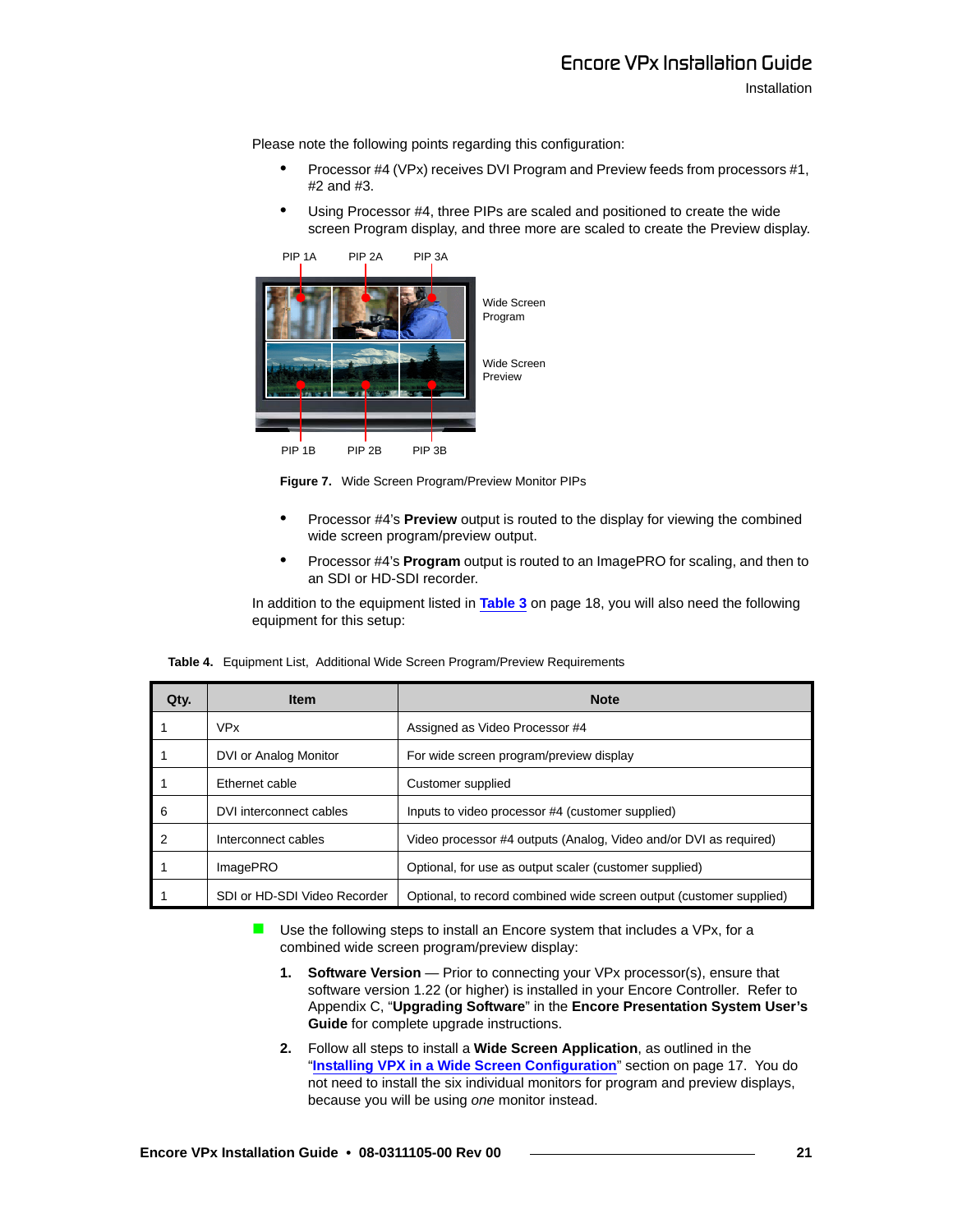Installation

- **3.** Rack mount processor #4.
- **4.** Connect **Ethernet** from processor #4 to the Ethernet Switch.
- **5.** Source Connections connect DVI outputs from processors one, two and three to processor #4's scaler inputs:
	- **~** Connect processor #1 DVI Program 2 output to processor #4 input **1A**.
	- **~** Connect processor #1 DVI Preview 2 output to processor #4 input **1B**.
	- **~** Connect processor #2 DVI Program 2 output to processor #4 input **2A**.
	- **~** Connect processor #2 DVI Preview 2 output to processor #4 input **2B**.
	- **~** Connect processor #3 DVI Program 2 output to processor #4 input **3A**.
	- **~** Connect processor #3 DVI Preview 2 output to processor #4 input **3B**.

**Note** Program 2 output is used because it is a clean feed, without any edge feathering or data doubling in the signal.

- **6. Output Connections**
	- **~** Connect processor #4's analog or digital **Preview Output** to the input of your widescreen preview monitor.
	- **~** (Optional, for video recording) Connect processor #4's analog or digital **Program Output 1** or **2** to the input of the ImagePRO. Connect the ImagePRO's output to the input of your recorder. Refer to the "**ImagePRO User's Guide**" for connection and setup details.
- **7. Power Connection** connect AC power cords to the AC Power connectors on the rear of processor #4, the monitor and the ImagePRO.
- **8. System ID** Using the **Unit ID Selector**, set the ID of processor #4 to **4**.

**Note** Each processor must have a unique ID.

**9. Power On** — Refer to Chapter 6 of the **Encore Presentation System User's Guide** for all power on instructions.

**Important** | In order to properly configure processor #4 and its Preview output, several important setup steps must be taken at the Controller. For full instructions, in Chapter 3 of the **Encore Presentation System User's Guide**, refer to the "**Completing Wide Screen Preview Setup**" section.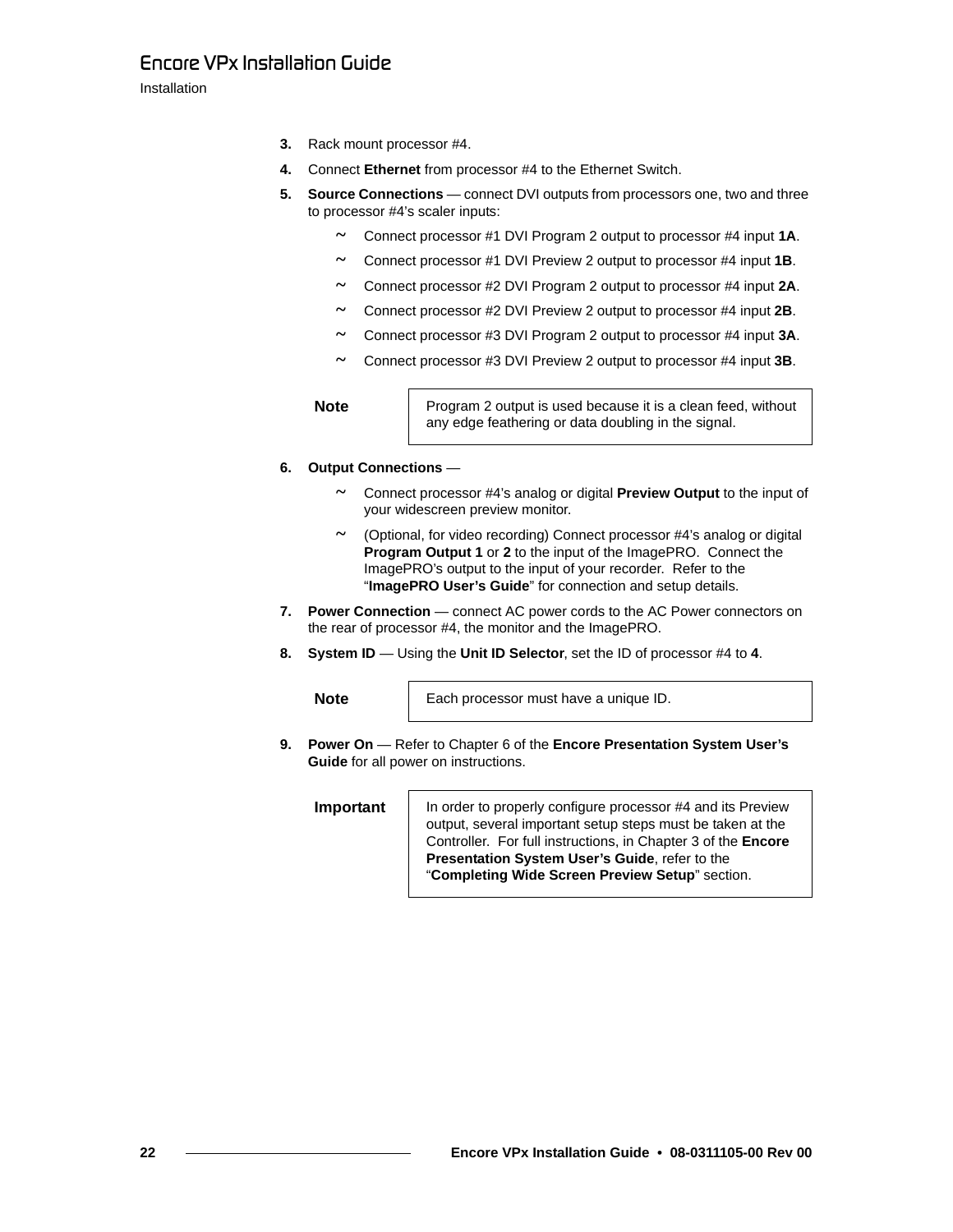Installation

### <span id="page-22-0"></span>Installing VPx in a Wide Screen Stack Configuration

The figure below illustrates a block diagram of a wide screen "stack" configuration that includes VPx. Aux destinations are not shown. Use this diagram for reference in the following procedure. Please note:

**•** Software version 1.22 (or higher) must be installed first in your Encore Controller, prior to connecting your VPx processor(s).



**Figure 8.** Block Diagram, Wide Screen Stack Configuration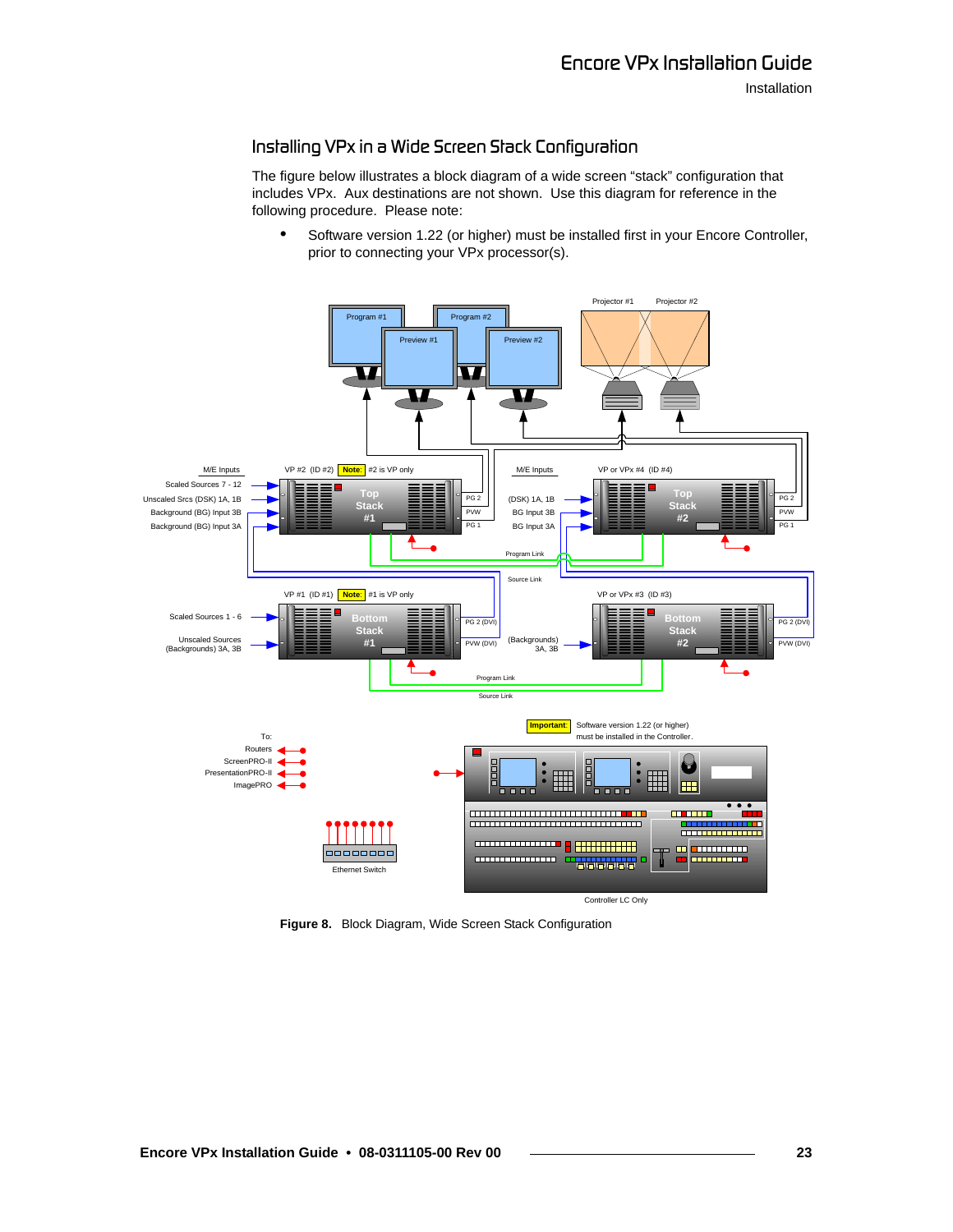### *båÅçêÉ=smñ=fåëí~ää~íáçå=dìáÇÉ*

Installation

#### For this procedure, you will need:

| Qty.           | <b>Item</b>              | <b>Note</b>                                                                                                                                                                           |  |
|----------------|--------------------------|---------------------------------------------------------------------------------------------------------------------------------------------------------------------------------------|--|
| $\overline{2}$ | <b>VP</b>                | Master units (ID#1 and ID#2) must be VP, not VPx.                                                                                                                                     |  |
| 2              | VP or VPx                | The ID of the bottom stack processor must always be lower than the ID<br>of the top stack processor. Use 6 total processors for triple wide<br>screen, use 8 for quadruple wide, etc. |  |
| 1              | Controller               | Model LC only                                                                                                                                                                         |  |
| 2              | Video Projectors         | Customer supplied                                                                                                                                                                     |  |
| 4              | DVI or Analog Monitors   | Program and Preview (customer supplied)                                                                                                                                               |  |
| 1              | <b>Fthernet Switch</b>   | Customer supplied                                                                                                                                                                     |  |
| 5              | Ethernet cables          | Customer supplied. Additional cables required for routers.                                                                                                                            |  |
| <b>TBD</b>     | Program Link Cables      | Use 2 for double wide screen application, left justification                                                                                                                          |  |
|                |                          | Use 4 for triple wide screen application, left justification                                                                                                                          |  |
|                |                          | Use 4 for double wide screen application, center justification                                                                                                                        |  |
|                |                          | Use 6 for triple wide screen application, center justification                                                                                                                        |  |
| <b>TDB</b>     | Source Link Cables       | Minimum 4 for double wide screen application.                                                                                                                                         |  |
| <b>TBD</b>     | Sources, routers, cables | Analog, Video and/or DVI as required (customer supplied)                                                                                                                              |  |

#### **Table 5.** Equipment List, Wide Screen Stack Configuration

■ Use the following steps to install a wide screen "stack" configuration:

**Important** | It is recommended that each stack consists of two "fully" loaded" processors, each with three M/Es. If necessary, you *can* use a mis-matched configuration (e.g., two M/Es in the bottom stack, three in the top), but the top stack *must always*  have three M/Es installed. In this way, your stacked set will never have anything less than four M/Es available.

- **1. Software Version** Prior to connecting your VPx processor(s), ensure that software version 1.22 (or higher) is installed in your Encore Controller. Refer to Appendix C, "**Upgrading Software**" in the **Encore Presentation System User's Guide** for complete upgrade instructions.
- **2.** Follow the unpacking procedures as listed in the "**[Unpacking and Inspection](#page-14-2)**" section on [page 15.](#page-14-2)
- **3.** Refer to the "**[Technical Specifications](#page-27-0)**" section on [page 28](#page-27-0) for electrical and mechanical details.
- **4.** Refer to the "**[VPx Hardware](#page-7-0)**" section on [page 8](#page-7-0) for all connector locations.
- **5.** For each VPx, follow the rack mount procedures as outlined in the "**[Rack-Mount](#page-14-1)  [Installation](#page-14-1)**" section on [page 15.](#page-14-1)

**Important** | Remember that master units (ID#1 and ID#2) must be VP, not VPx. "Slave" units can be VP or VPx.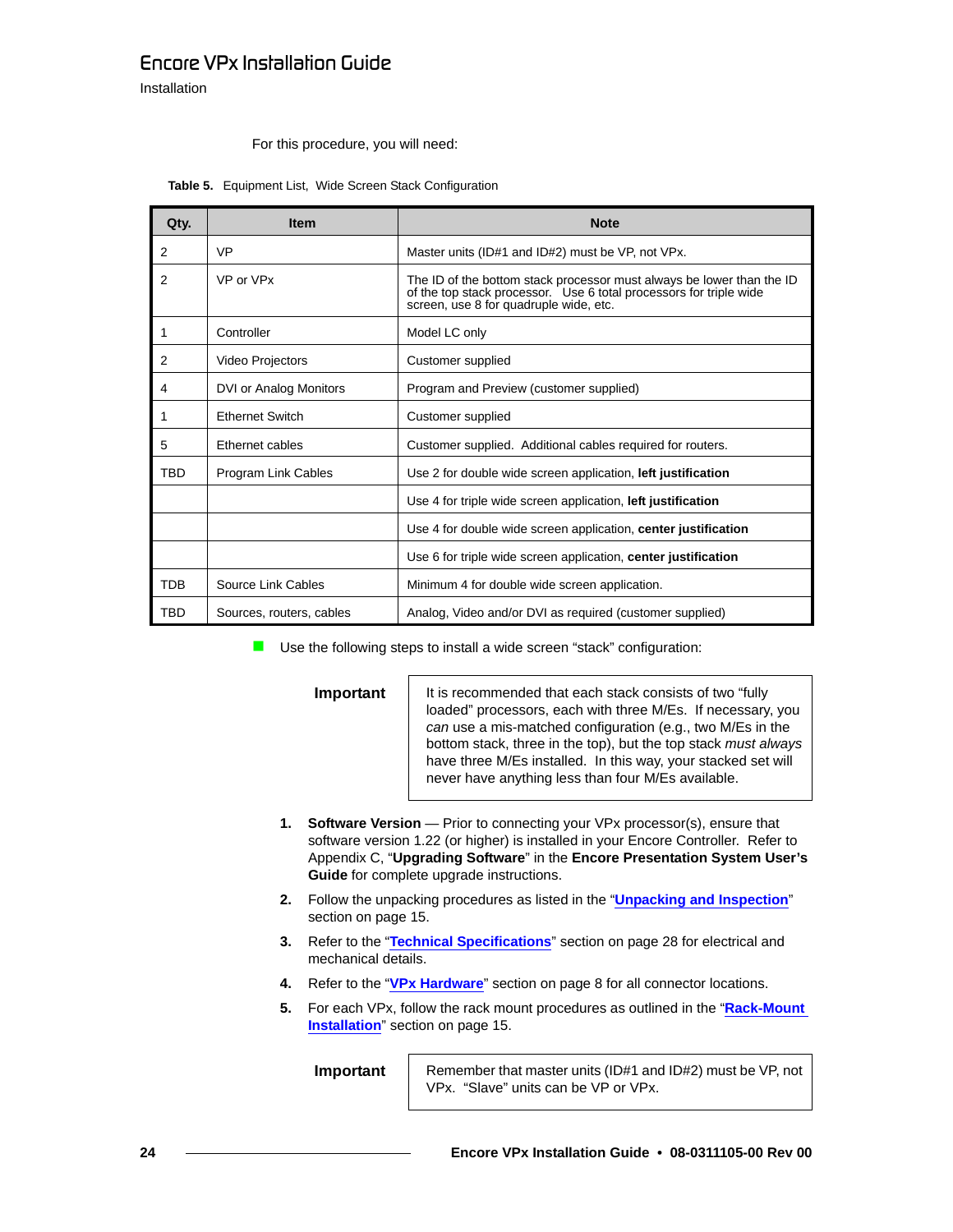- **6. Ethernet Connections** a totally "local" network connection is recommended. Connect the VP(s), VPx(s) and Controller to the Switch.
- **7.** Direct Source Connections if you elect to use direct connections, in place of (or in addition to) router connections:
	- **a.** Connect "direct" sources to each M/E's input connectors on each stack. Note that in a wide screen stack system, scaled sources only connect to stack #1. The "link" connections carry the signals to the other stacks:
		- On stack #1 only, connect "direct" sources 1 6 to each M/E's input connectors on the "**bottom stack**" processor.
		- On stack #1 only, connect "direct" sources 7 12 to each M/E's input connectors on the "**top stack**" processor.
	- **b.** Unscaled **Backgrounds** must originate from computers with multi-head graphics cards, and connect to the same input on each "bottom stack" processor.
		- $\triangle$  To connect an unscaled background source in a double widescreen stack system (each processor with three M/Es):
			- On the first stack, connect the computer's "head 1" to the bottom stack processor, input 3A
			- On the second stack, connect the computer's "head 2" to the bottom stack processor, input 3A

**Note** Input 3A resides on the lowest priority M/E in a 3 M/E system. To connect a *second* background source, use input 3B on both stacks.

- **c.** The **DSK** source *may* originate from a computer with a multi-head graphics card, but it is not a requirement.
	- $\triangle$  Connecting a single-head graphics card to processor 4 only would enable a bug to be placed *only* in that screen space.

**Note** The DSK Setup Menu allows you to pick an individual ID within a widescreen on which to perform DSK setup.

> If you elect to use a multi-head graphics card for the DSK, ensure that you connect to the same input on each processor — to the highest priority M/E.

- $\triangle$  To connect an unscaled DSK source in a double widescreen stack system (each processor with three M/Es):
	- On the first stack, connect the computer's "head 1" to the top stack processor, input 1A
	- On the second stack, connect the computer's "head 2" to the top stack processor, input 1A

**Note** Input 1A resides on the highest priority M/E in a 3 M/E Encore system. If you wish to connect a backup (or alternate) DSK, use input 1B on both stacks.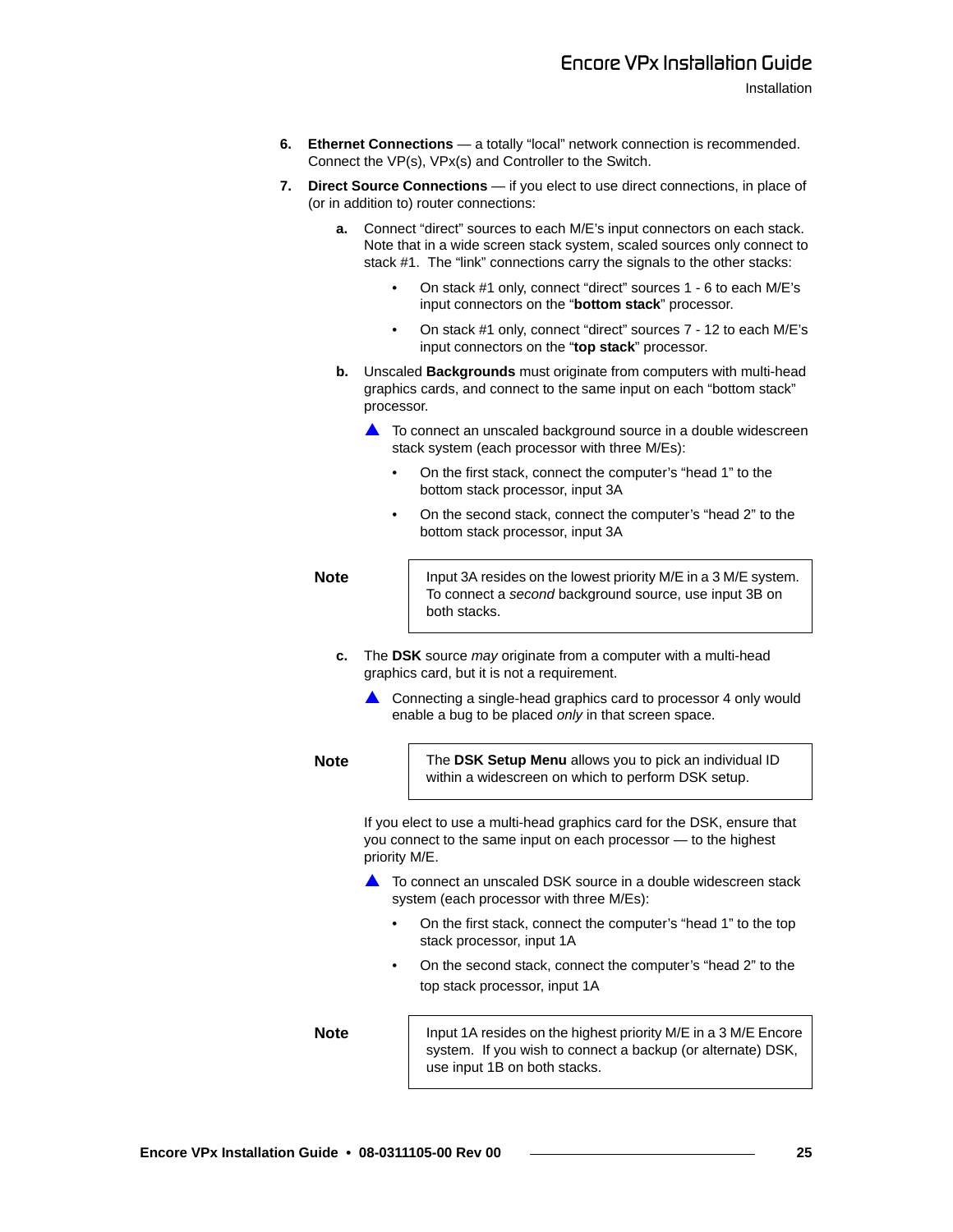Installation

- **8. Stack Interconnections** 
	- **a.** On the first stack:
		- Connect the bottom stack's **DVI Preview Output** to the top stack's Background 1 input (**3A**).
		- Connect the bottom stack's **DVI Program Output** to the top stack's Background 2 input (**3B**).
	- **b.** On the second stack:
		- Connect the bottom stack's **DVI Preview Output** to the top stack's Background 1 input (**3A**).
		- Connect the bottom stack's **DVI Program Output** to the top stack's Background 2 input (**3B**).
- **9. Output Connections** all output monitor and projector connections originate from the "**top stack**" processors:
	- **a.** On each "top stack" processor, connect the analog or digital **Preview Output** to the input of the associated Preview Monitor.
	- **b.** On each "top stack" processor, connect the analog or digital **Program 2 Output** to the input of the associated Program Monitor.
	- **c.** On each "top stack" processor, connect the analog or digital **Program 1 Output** to the input of the associated projector.
	- **d.** Connect the "top stack" **Program Out HD/SDI** connector to an SDI or HDTV monitor, or to the proper video distribution equipment.

**Note** This output only works if the selected output resolution is a valid SDI or HD/SDI format.

**e.** If you elect to output in an interlaced format (e.g., 1920 x 1080i), connect each top stack's **H Sync Output** signal (located on the **Program 2 Out Analog** connector) to the **Genlock** input on the bottom stack.

**Note** Using a (customer supplied) VGA to 5xBNC breakout cable, the **H Sync Output** line is typically a white or gray cable.

- **10. Link Connections** in a widescreen application, the **Program Link** and **Source Link** connections are used to connect processors together, and bridge inputs and outputs for the proper "overlap" between projectors. In Chapter 3 of the **Encore Presentation System User's Guide**, refer to the "**Program and Source Link Connections**" section for details.
- **11. Power Connection** connect AC power cords to all Encore and peripheral equipment, and then to AC outlets.
- **12. System ID** Using the **Unit ID Selector**:
	- **a.** On the first stack, set the ID of the bottom stack Processor to **1** (VP only) Set the ID of the top stack Processor to **2** (VP or VPx).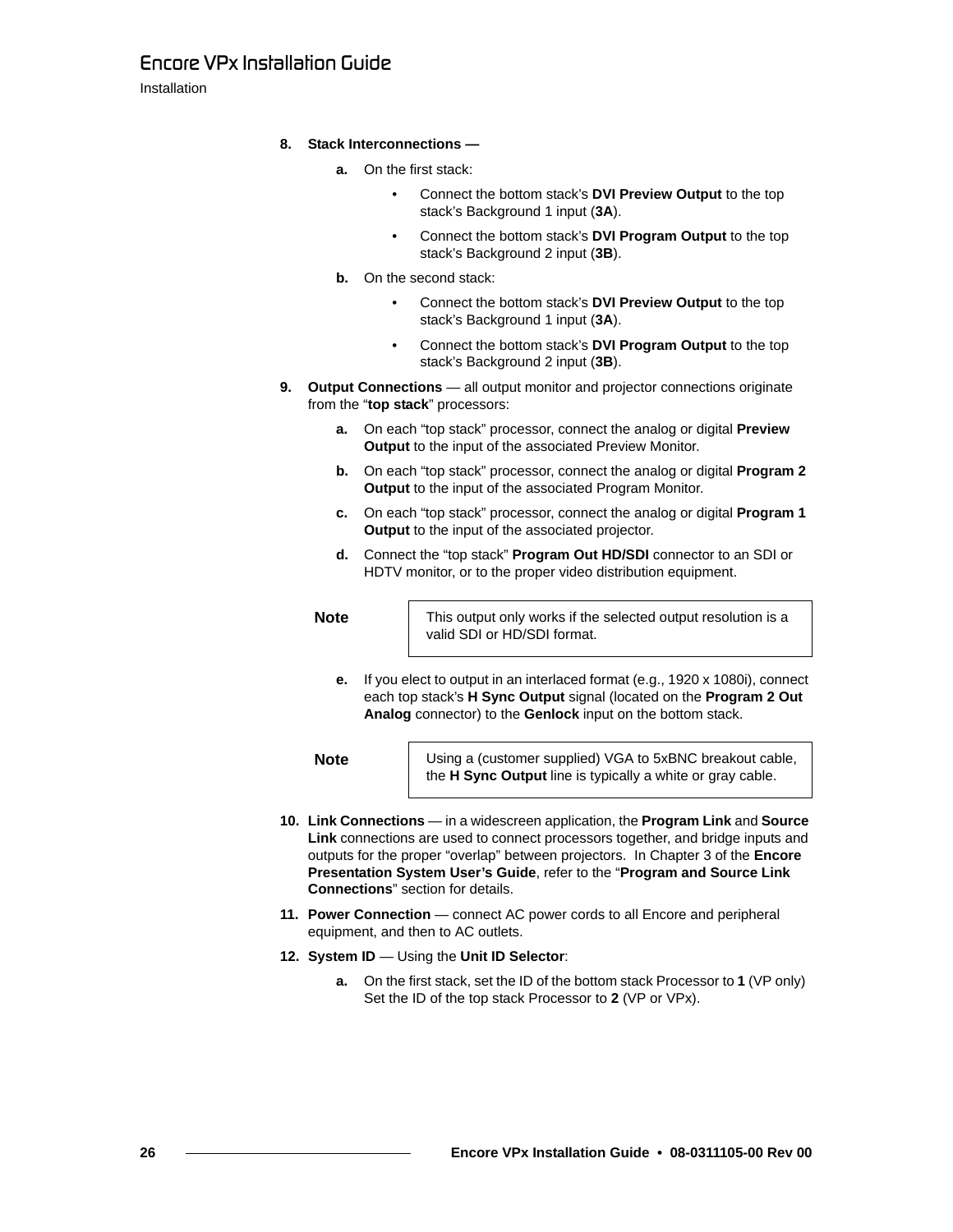**b.** On the second stack, set the ID of the bottom stack Processor to **3** (VP or VPx). Set the ID of the top stack Processor to **4** (VP or VPx).

| Important | In each stack, the ID of the bottom stack Processor must<br>always be lower than the ID of the top stack Processor.<br>Remember that master units (ID#1 and ID#2) must be VP<br>only, not VPx. |
|-----------|------------------------------------------------------------------------------------------------------------------------------------------------------------------------------------------------|
|-----------|------------------------------------------------------------------------------------------------------------------------------------------------------------------------------------------------|

 $\mathbf{r}$ 

**13. Power On** — Refer to Chapter 6 of the **Encore Presentation System User's Guide** for all power on instructions.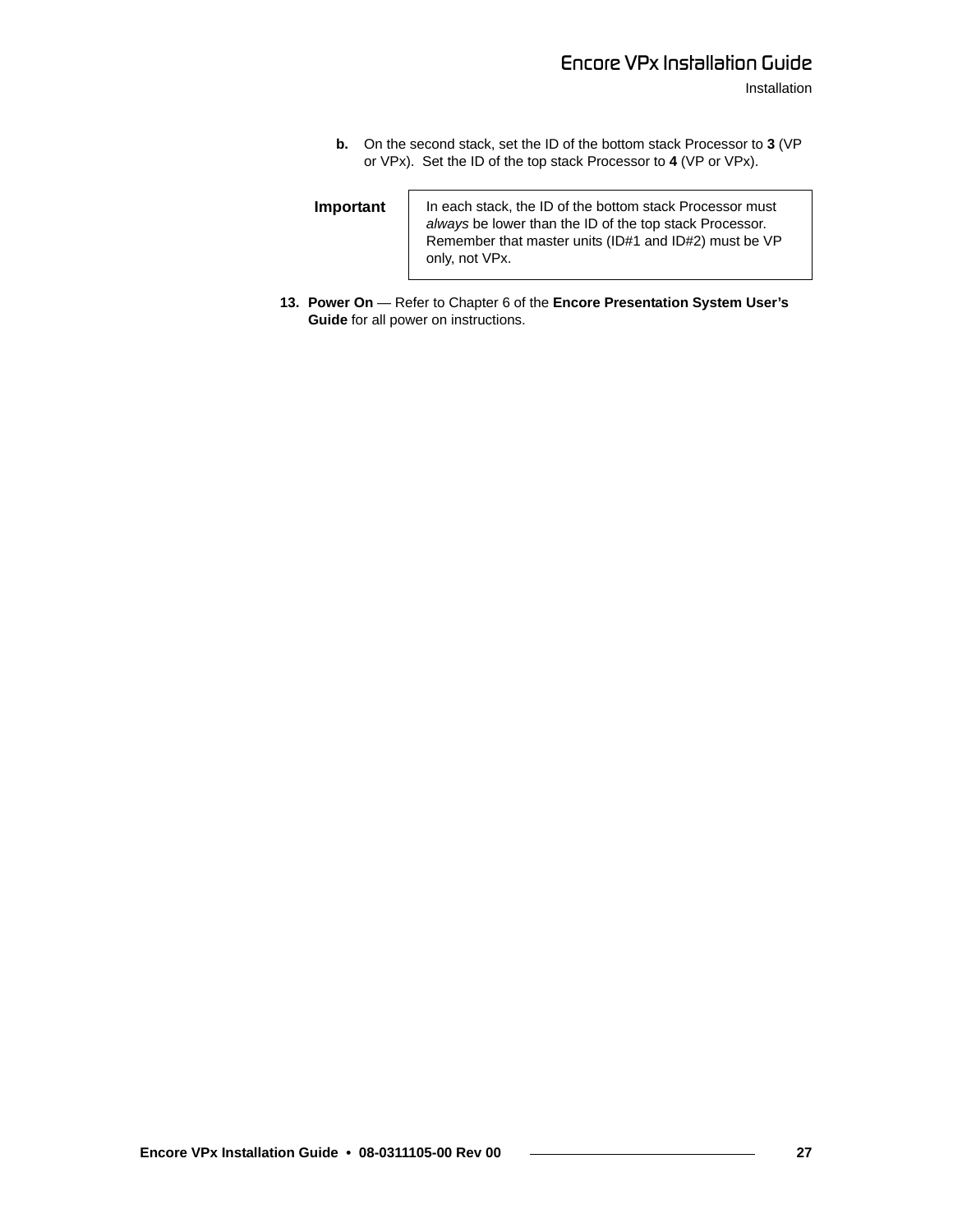Technical Specifications

# <span id="page-27-0"></span>*qÉÅÜåáÅ~ä=péÉÅáÑáÅ~íáçåë*

The following information is provided in this section:

- **• [VPx Input Specifications](#page-27-1)**
- **• [Output Specifications](#page-28-0)**
- **• [Physical and Electrical Specifications](#page-29-0)**
- **• [Communications Specifications](#page-29-1)**

### <span id="page-27-1"></span>*smñ=fåéìí=péÉÅáÑáÅ~íáçåë=*

The table below lists VPx input specifications.

#### **Table 6.** Encore VPx Input Specifications

| <b>Input</b>                                    | <b>Parameter</b>            | <b>Specification</b>                                                                                                                                                                                                            |
|-------------------------------------------------|-----------------------------|---------------------------------------------------------------------------------------------------------------------------------------------------------------------------------------------------------------------------------|
| Via "Source Link" Input                         | <b>Analog Video</b>         | RGBHV / RGBS / RGsB computer video, YPbPr video (SD or<br>HD), S-video, or Composite video                                                                                                                                      |
|                                                 | SD and HDSDI<br>Video       | Per SMPTE 259M-C (NTSC / PAL resolution) SMPTE 292M<br>(HDTV)                                                                                                                                                                   |
|                                                 | <b>DVI</b>                  | Per DDWG 1.0                                                                                                                                                                                                                    |
|                                                 | Input<br><b>Resolutions</b> | NTSC/PAL<br>Computer Resolutions VGA (640 x 480) through<br>UXGA (1600 x 1200)<br>$\bullet$<br>HDTV Resolutions up to 1920 x 1080 (720p, 1080i,<br>1080p)<br>2048 x 1080p (Digital Cinema format)<br>Plasma Display Resolutions |
| Native Resolution                               | <b>Analog Inputs</b>        | RGBHV computer video on DVI-I connector                                                                                                                                                                                         |
| <b>Background Channels</b><br>(2 per M/E board) | <b>DVI Input</b>            | Per DDWG 1.0 on DVI-I connector                                                                                                                                                                                                 |
|                                                 | Input<br>Resolutions        | Computer Resolutions: SVGA (800 x 600) through<br>UXGA (1600 x 1200)<br>HDTV Resolutions (720p, 1080p)<br>٠<br>2048 x 1080p (Digital Cinema format)<br>Plasma Display Resolutions                                               |
| Downstream Key Input                            | <b>Analog Inputs</b>        | RGBHV computer video on DVI-I connector                                                                                                                                                                                         |
| (1 per Encore Video<br>Processor)               | <b>DVI Input</b>            | Per DDWG 1.0 on DVI-I connector                                                                                                                                                                                                 |
|                                                 | Input<br>Resolutions        | Computer Resolutions: SVGA (800 x 600) through<br>UXGA (1600 x 1200)<br>HDTV Resolutions (720p, 1080p)<br>$\bullet$<br>2048 x 1080p (Digital Cinema format)<br>Plasma Display Resolutions                                       |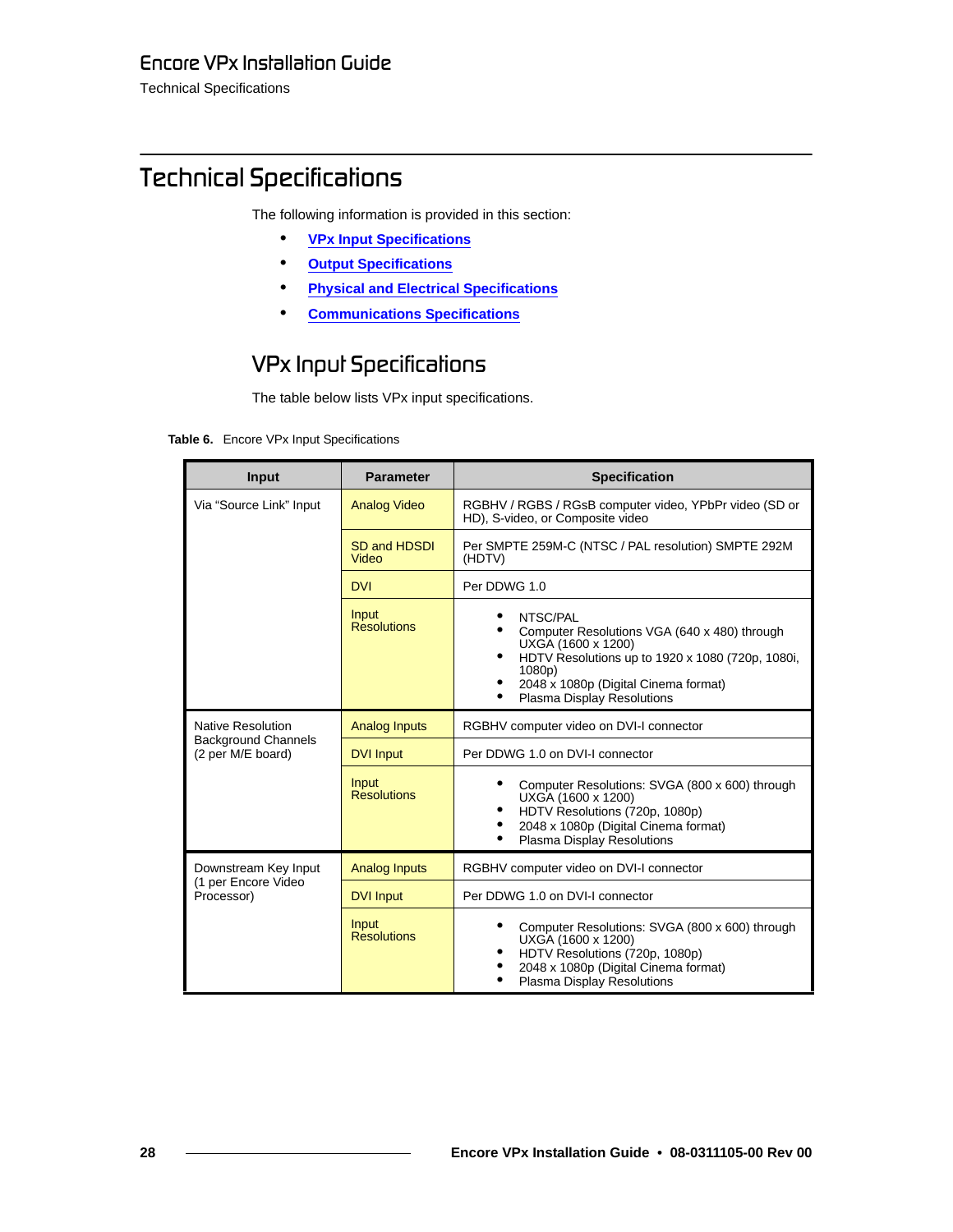# <span id="page-28-0"></span>**O**ułpuł Specifications

The table below lists VPx output specifications.

**Table 7.** Encore VPx Output Specifications

| Output                    | <b>Parameter</b>      | <b>Specification</b>                                                                                                                                                                                                     |
|---------------------------|-----------------------|--------------------------------------------------------------------------------------------------------------------------------------------------------------------------------------------------------------------------|
| <b>Preview Output</b>     | <b>Analog Outputs</b> | RGBHV / RGBS / RGsB, YPbPr video (SD or HD), on 15-pin<br><b>HD</b> connectors                                                                                                                                           |
|                           | <b>DVI Output</b>     | Per DDWG 1.0 on DVI-I connector                                                                                                                                                                                          |
| Program Output 1          | <b>Analog Outputs</b> | RGBHV / RGBS / RGsB, YPbPr video (SD or HD), on 15-pin<br><b>HD</b> connectors                                                                                                                                           |
|                           | <b>DVI Output</b>     | Per DDWG 1.0 on DVI-I connector                                                                                                                                                                                          |
|                           | <b>HDSDI Output</b>   | Per SMPTE 259M-C (NTSC / PAL resolution) SMPTE 292M<br>(HDTV) on BNC connector (Program Out)                                                                                                                             |
| Program Output 2          | <b>Function</b>       | This output can be programmed to serve as a second<br>buffered program output or a monitoring program output                                                                                                             |
|                           | <b>Analog Outputs</b> | RGBHV / RGBS / RGsB, YPbPr video (SD or HD), on 15-pin<br><b>HD</b> connectors                                                                                                                                           |
|                           | <b>DVI Output</b>     | Per DDWG 1.0 on DVI-I connector                                                                                                                                                                                          |
|                           | <b>HDSDI Output</b>   | Per SMPTE 259M-C (NTSC / PAL resolution) SMPTE 292M<br>(HDTV) on BNC connector (Program Out)                                                                                                                             |
| <b>Output Resolutions</b> |                       | Computer Resolutions VGA (640 x 480) through<br>UXGA (1600 x 1200)<br>$\bullet$<br>HDTV Resolutions up to 1920 x 1080 (720p,1080i,<br>1080p)<br>2048 x 1080 (Digital Cinema format)<br><b>Plasma Display Resolutions</b> |
| Delay                     | 50Hz                  | 30ms max.                                                                                                                                                                                                                |
|                           | 60Hz                  | 25ms max.                                                                                                                                                                                                                |